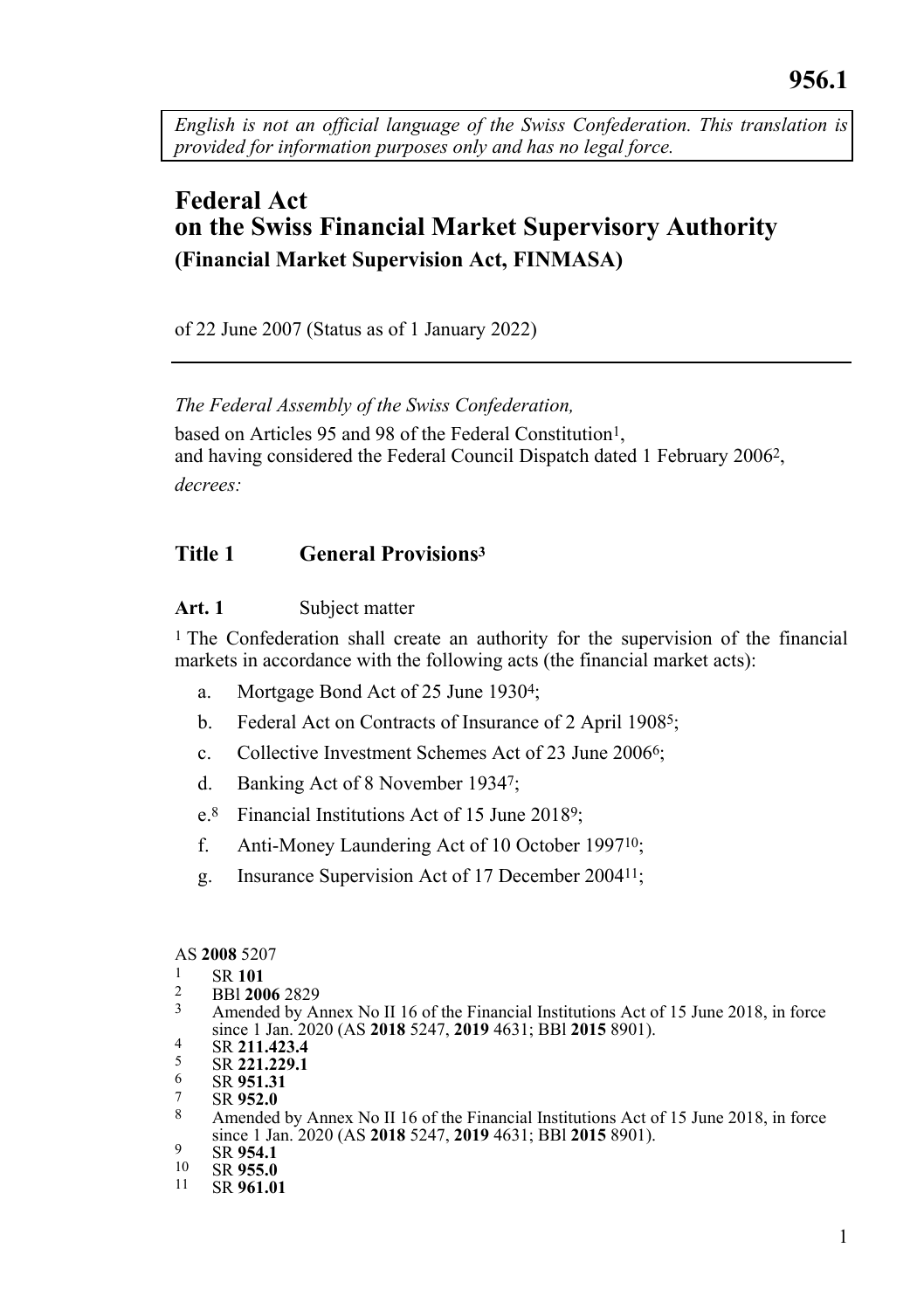- h.12 Financial Market Infrastructure Act of 19 June 201513;
- i.14 Financial Services Act of 15 June 201815.

2 This Act establishes the organisation and the supervisory instruments of this authority.

## Art. 2 Relationship with the financial market acts

<sup>1</sup>This Act applies unless the financial market acts provide otherwise.

2 International treaties concluded within the context of international withholding tax and their associated international agreements, specifically in relation to transnational audits and market access, take precedence over this Act and financial market legislation 16

## Art. 3 Supervised persons and entities

The following are subject to financial market supervision:

- a. persons and entities that under the financial market acts require to be licensed recognised, or registered by the Financial Market Supervisory Authority; and
- b. collective capital investments;

 $c.17$  ...

## Art. 4<sup>18</sup> Objectives of financial market supervision

In accordance with the financial market acts, financial market supervision has the objectives of protecting creditors, investors, and insured persons as well as ensuring the proper functioning of the financial market. It thus contributes to sustaining the reputation, competitiveness and sustainability of Switzerland's financial centre.

<sup>12</sup> Inserted by Annex No 13 of the Financial Market Infrastructure Act of 19 June 2015, in force since 1 Jan. 2016 (AS **2015** 5339; BBl **2014** 7483).

<sup>13</sup> SR **958.1**

Inserted by Annex No 4 of the Financial Services Act of 15 June 2018, in force since 1 Jan. 2020 (AS **2019** 4417; BBl **2015** 8901).

<sup>15</sup> SR **950.1**

<sup>16</sup> Inserted by Art. 46 of the FA of 15 June 2012 on International Withholding Tax, in force since 20 Dec. 2012 (AS **2013** 27; BBl **2012** 4943).

<sup>17</sup> Repealed by Annex No 8 of the FA of 20 June 2014 (Consolidation of Oversight through Audit Companies), with effect from 1 Jan. 2015 (AS **2014** 4073; BBl **2013** 6857).

<sup>18</sup> Amended by Annex No II 16 of the Financial Institutions Act of 15 June 2018, in force since 1 Jan. 2019 (AS **2018** 5247; BBl **2015** 8901).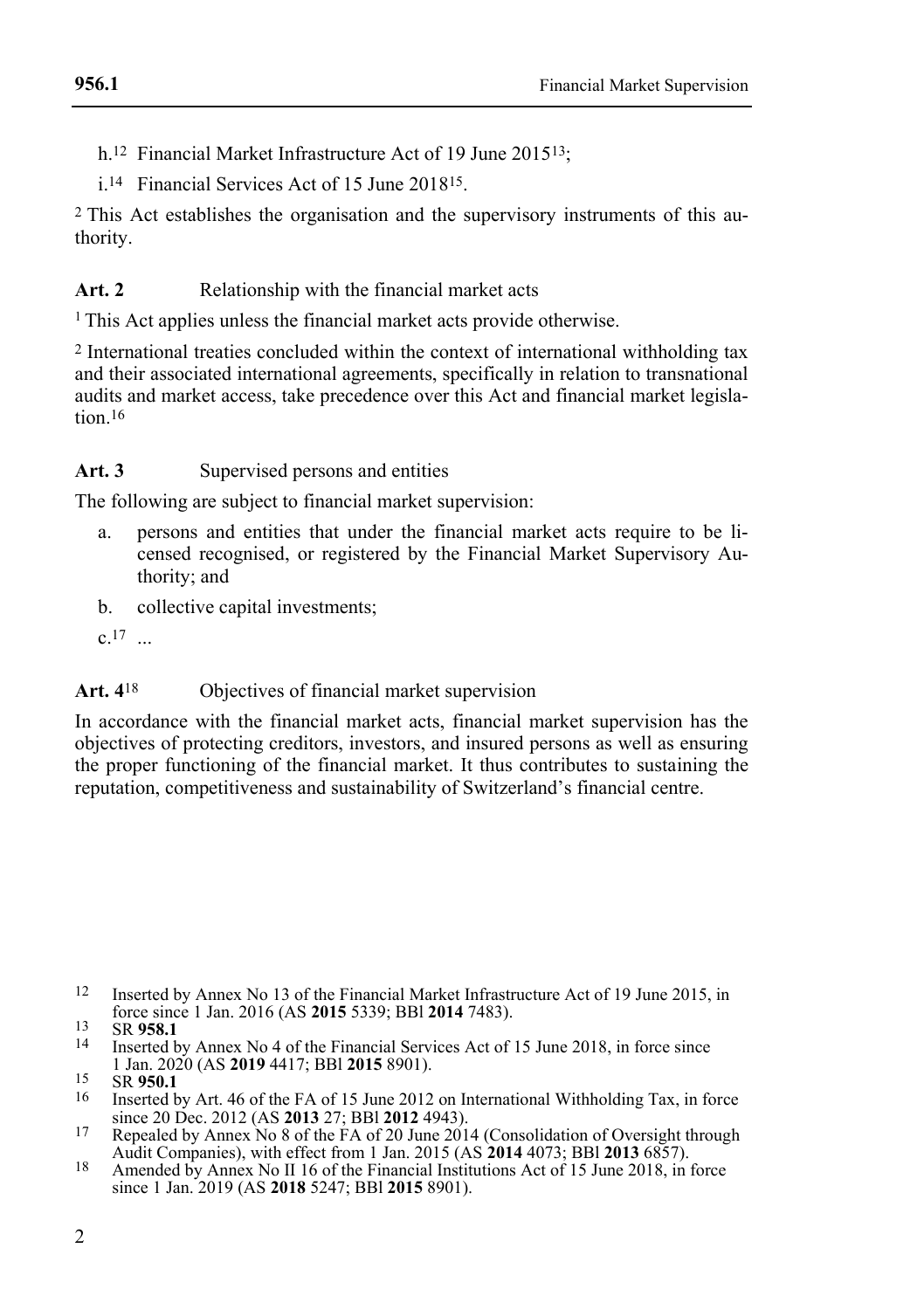## **Title 2 Financial Market Supervisory Authority<sup>19</sup> Chapter 1 General Provisions<sup>20</sup>**

## **Art. 5**21 Legal form, seat and name

 $<sup>1</sup>$  The authority that supervises the financial market is a public law institution with its</sup> own legal personality and official seat in Bern.

2 Its name is the «Swiss Financial Market Supervisory Authority (FINMA)».

3 It organises itself according to the principles of good corporate governance and economic management. It keeps its own accounts.

## **Art. 6** Tasks

1 FINMA carries out its supervision according to the financial market acts and this Act.

2 It fulfils the international tasks that are related to its supervisory activity.

## **Art. 7** Principles of regulation

1 FINMA exercises its regulatory powers by issuing:

- a. ordinances, where so provided in the financial market legislation; and
- b. circulars on the application of the financial market legislation.

2 It issues ordinances and circulars only to the extent required for the purposes of supervision, limiting itself as far as possible to the definition of principles. In doing so, it takes account of overriding federal law and in particular of:22

- a. the costs that the supervised persons and entities incur due to regulation;
- b. the effect that regulation has on competition, innovative ability and the international competitiveness of Switzerland's financial centre;
- c.23 the different sizes, complexities, structures, business activities and risks of the supervised persons and entities; and
- d. the international minimum standards.

3 It supports self-regulation and may recognise and implement the same as a minimum standard within terms of its supervisory powers.

<sup>19</sup> Inserted by Annex No II 16 of the Financial Institutions Act of 15 June 2018, in force since 1 Jan. 2020 (AS **2018** 5247, **2019** 4631; BBl **2015** 8901).

<sup>&</sup>lt;sup>20</sup> Inserted by Annex No II 16 of the Financial Institutions Act of 15 June 2018, in force since 1 Jan. 2020 (AS **2018** 5247, **2019** 4631; BBl **2015** 8901).

<sup>21</sup> Amended by Annex No II 16 of the Financial Institutions Act of 15 June 2018, in force since 1 Jan. 2019 (AS **2018** 5247; BBl **2015** 8901).

<sup>22</sup> Amended by Annex No II 16 of the Financial Institutions Act of 15 June 2018, in force since 1 Jan. 2020 (AS **2018** 5247, **2019** 4631; BBl **2015** 8901).

<sup>23</sup> Amended by Annex No II 16 of the Financial Institutions Act of 15 June 2018, in force since 1 Jan. 2020 (AS **2018** 5247, **2019** 4631; BBl **2015** 8901).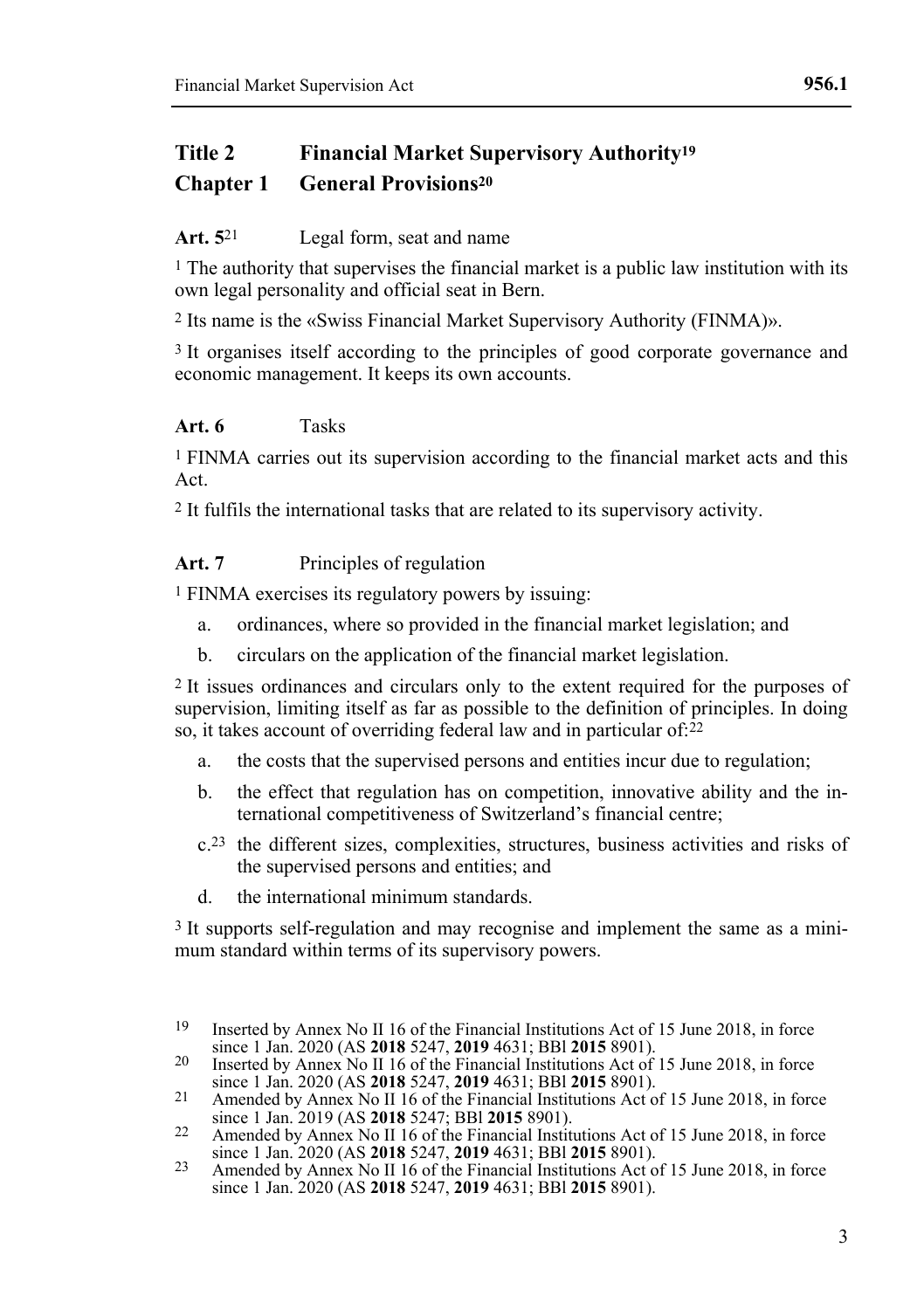4 It provides for a transparent regulatory process and the appropriate participation of the parties concerned.

5 It issues guidelines on the implementation of these principles. In doing so, it acts in agreement with the Federal Department of Finance (FDF)<sup>24</sup>.

## **Chapter 2 Organisation**

## **Section 1 Management Bodies and Staff**

## **Art. 8** Management bodies

The management bodies of FINMA are:

- a. the Board of Directors;
- b. the Management Board;
- c. the Auditor.

## **Art. 9** Board of Directors

1 The Board of Directors is the strategic management body of FINMA. It has the following tasks:

- a. It determines the strategic objectives of FINMA and submits them to the Federal Council for approval.
- b. It decides on matters of substantial importance.
- c. It issues the ordinances delegated to FINMA and decides on the circulars.
- d. It supervises the Management Board.
- e. It establishes an internal audit unit and provides for internal controls.
- f. It draws up the annual report and submits it to the Federal Council for approval prior to publication.
- g. It appoints the Chief Executive Officer, subject to approval by the Federal Council.
- h. It appoints the members of the Management Board.
- i. It issues the organisational regulations and the guidelines on information activities.
- j. It approves the budget.

2 It comprises seven to nine expert members, who are independent of the supervised persons and entities. The Board of Directors is appointed for a term of office of four years; each member may be reappointed twice.

<sup>24</sup> Name in accordance with Annex No 4 of the Financial Services Act of 15 June 2018, in force since 1 Jan. 2020 (AS **2019** 4417; BBl **2015** 8901). This amendment has been made throughout the text.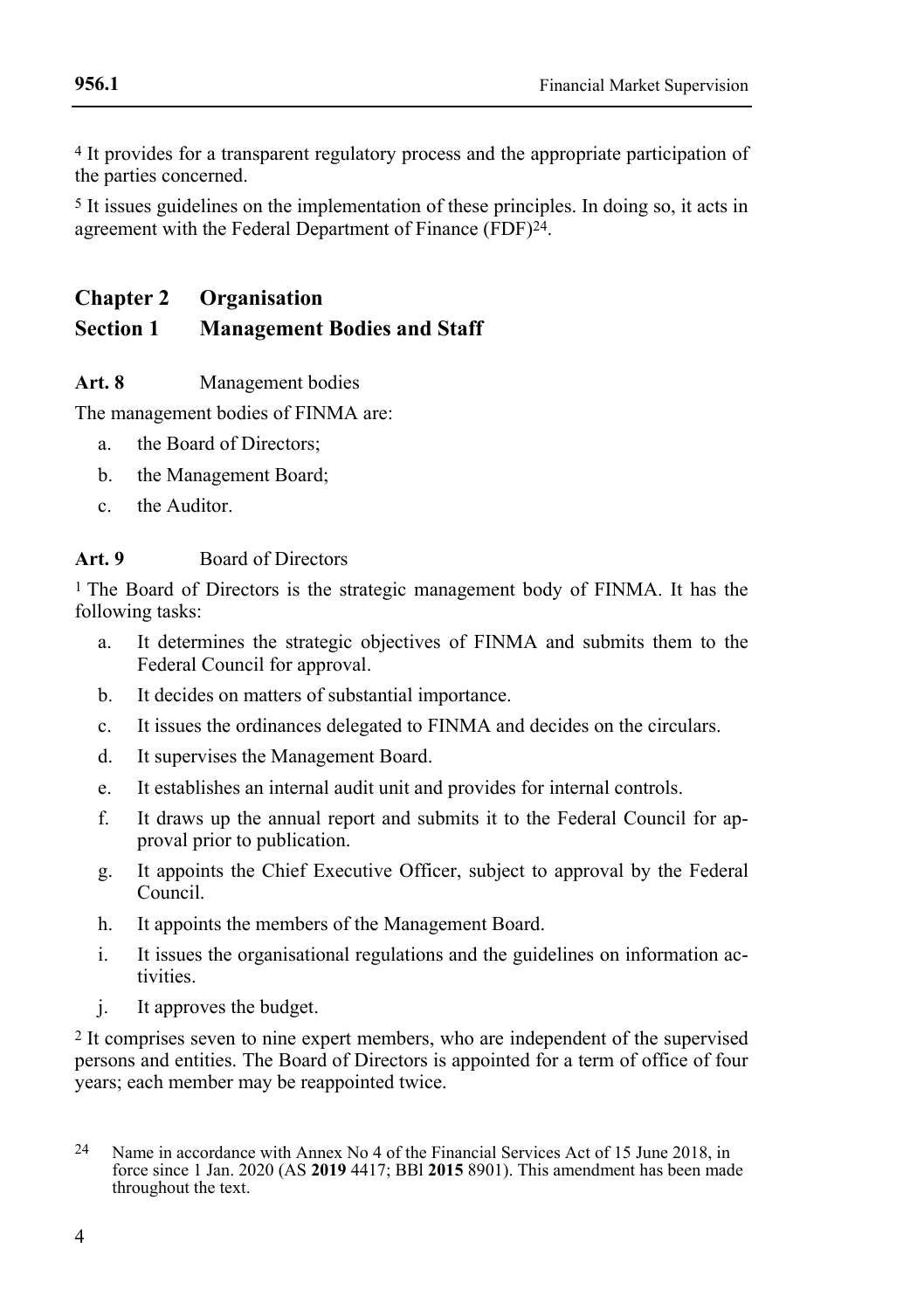3 The Federal Council appoints the Board of Directors. In doing so, it must ensure the appropriate representation of both genders. It appoints the Chair and the Vice-Chair. It determines the level of remuneration. Article 6*a* of the Federal Personnel Act of 24 March 200025 applies by analogy.

4 The Chair may not carry out any other economic activity nor hold any federal or cantonal office unless this is in the interest of the fulfilment of the tasks of FINMA.

5 The Federal Council removes members of the Board of Directors and approves the decision of the Board of Directors to terminate the employment of the Chief Executive Officer if the requirements for holding office are no longer fulfilled.

## **Art. 10** Management Board

1 The Management Board is the operational management body. It is headed by a Chief Executive Officer.

2 It has the following tasks in particular:

- a. It issues rulings in accordance with the organisational regulations.
- b. It prepares the files and materials on which the Board of Directors bases its decisions and reports to it regularly, and in the case of special events immediately.
- c. It carries out all the tasks that are not assigned to another management body.

3 The organisational regulations regulate the details.

#### **Art. 11** Supervision areas

1 FINMA is divided into supervision areas. The organisational regulations regulate the details.

2 The Federal Council and the Board of Directors ensure the appropriate representation of the various supervision areas on the Board of Directors and the Management Board.

#### **Art. 12** Auditor

The Federal Audit Office is the external auditor and provides the Board of Directors and the Federal Council with a report on the result of its audit*.*

#### **Art. 13**26 Staff

1 The employment of FINMA staff is governed by public law.

2 Article 6*a* of the Federal Personnel Act of 24 March 200027 applies by analogy.

- 25 SR **172.220.1**
- 26 Amended by Annex No 4 of the FA of 14 Dec. 2012, in force since 1 July 2013 (AS **2013** 1493; BBl **2011** 6703).

<sup>27</sup> SR **172.220.1**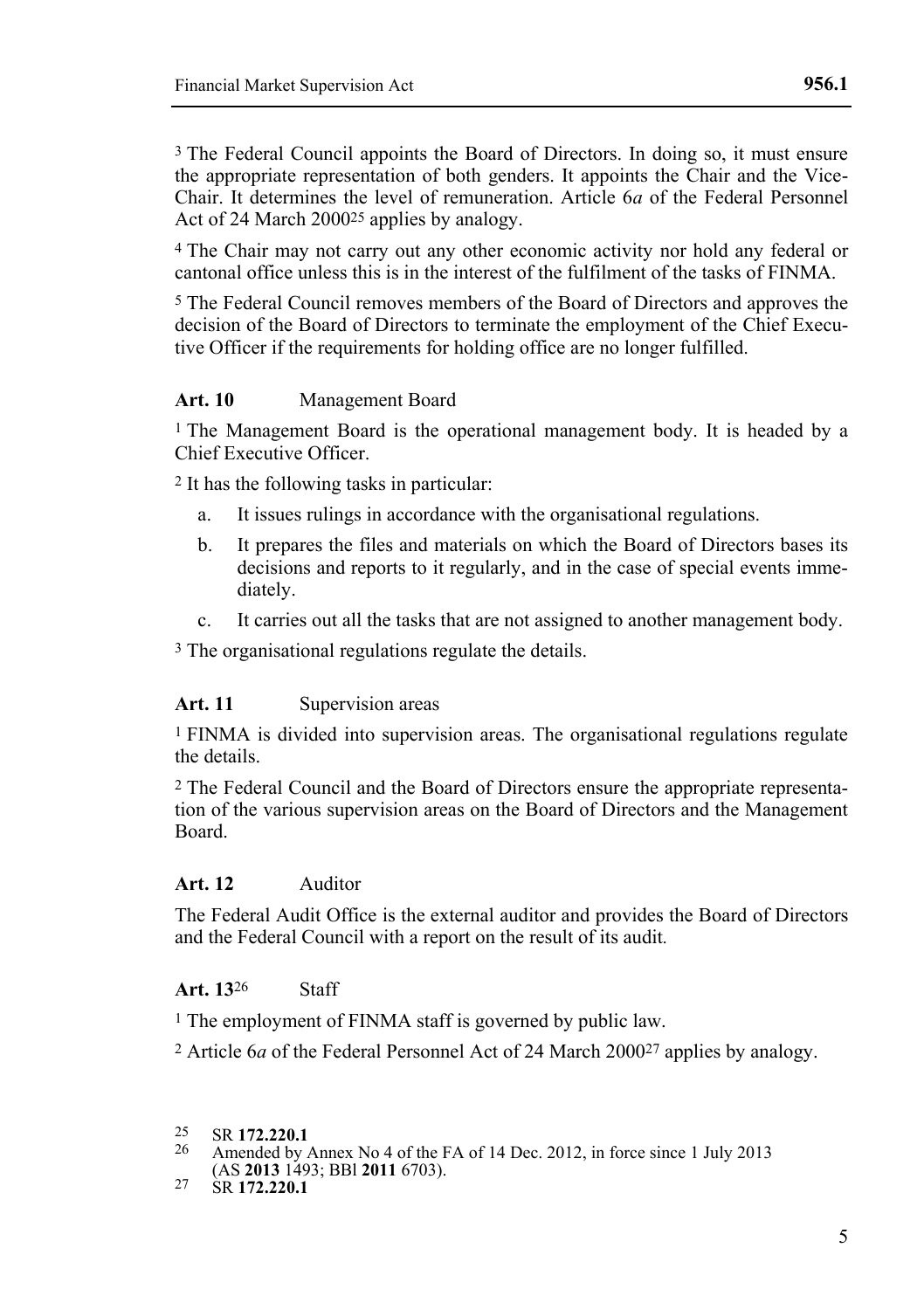3 The occupational pension scheme for the staff is governed by the legislation on the Federal Pension Fund.

4 The Board of Directors regulates in an ordinance:

- a. the employment of personnel and in particular salaries, additional benefits, working hours, duty of loyalty and termination of employment;
- b. the composition, election and organisation of the Joint Committee for the FINMA Pension Fund.

5 The Board of Directors shall submit the ordinance to the Federal Council for approval.

## **Art. 13***a28* Data processing

1 FINMA shall process, in hard copy or in one or more information systems, the data on its employees necessary for performing the tasks in accordance with this Act, particularly for:

- a. creating, executing and terminating an employment relationship;
- b. personnel and wage management;
- c. personnel development;
- d. performance appraisal;
- e. reintegration measures in the event of illness and accident.

2 It may process the following data pertaining to its employees necessary for performing the tasks set out in paragraph 1, including sensitive personal data and personality profiles:

- a. personal details;
- b. state of health details with regard to working ability;
- c. performance and potential information, as well as data on personal and professional development;
- d. data required within the framework of participation in the implementation of social security law;
- e. case files and authorities' decisions associated with work.

3 It shall issue implementing regulations with regard to:

- a. the architecture, organisation and operation of the information system(s);
- b. the processing of data, particularly gathering, storage, archiving and destruction;
- c. data processing authorisations;

<sup>28</sup> Inserted by Annex No II 16 of the Financial Institutions Act of 15 June 2018, in force since 1 Jan. 2020 (AS **2018** 5247, **2019** 4631; BBl **2015** 8901).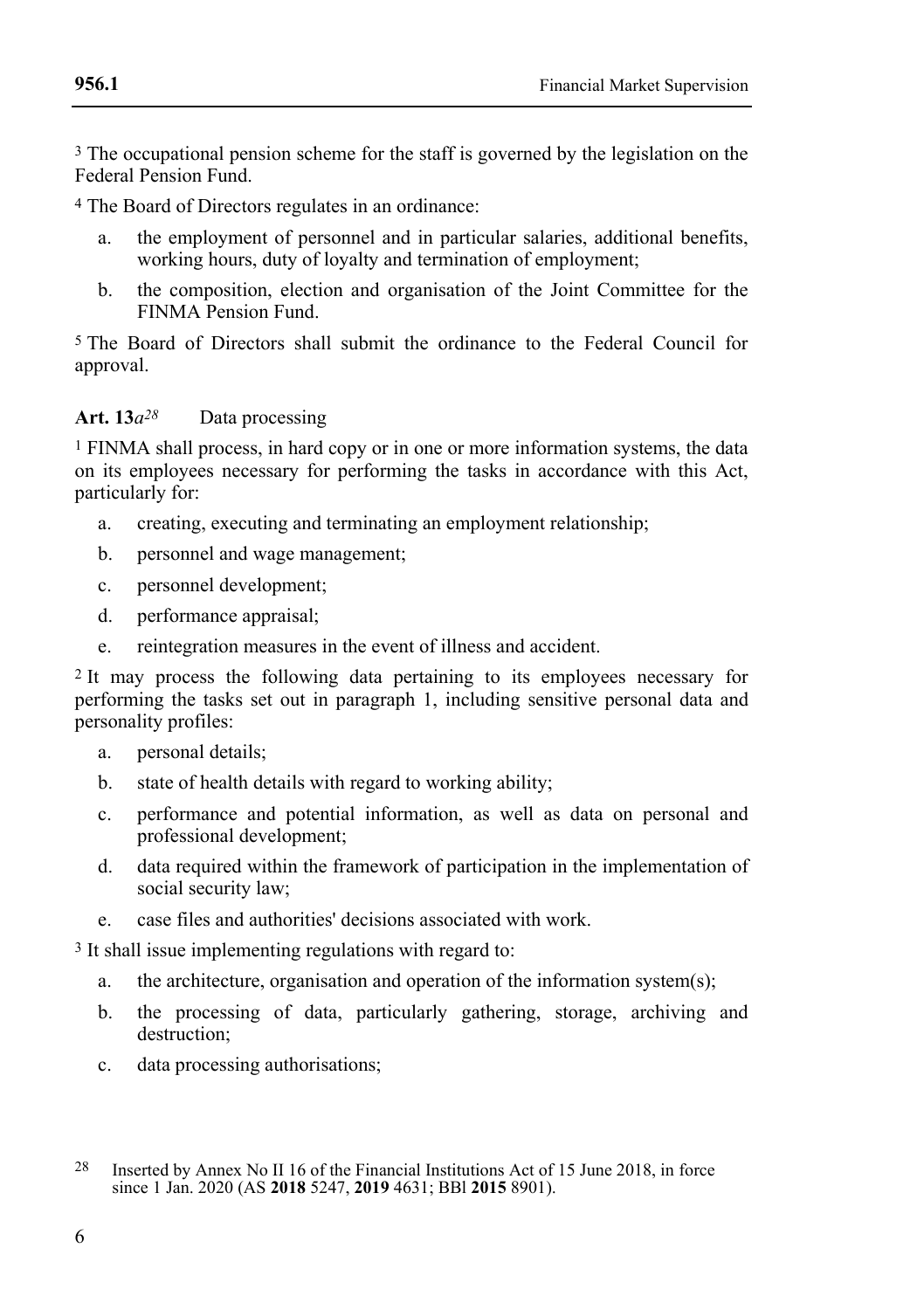- d. the data categories under paragraph 2;
- e. data protection and security.

#### **Art. 14** Official secrecy

<sup>1</sup> The staff and the management bodies must observe secrecy on official matters.

2 The duty of secrecy continues to apply after termination of employment or membership of a management body of FINMA.

3 The staff and the individual members of the management bodies of FINMA may not without authorisation from FINMA disclose in evidentiary hearings and in court proceedings as parties, witnesses or expert witnesses matters that have come to their knowledge in the course of their duties and that relate to their official tasks.

4 Official secrecy applies to all FINMA agents (audit agents, investigating agents, restructuring agents, liquidators, administrators in bankruptcy).29

## **Section 2 Funding and Financial Budget**

#### **Art. 15** Funding

1 FINMA levies fees for supervisory proceedings in individual cases and for services. In addition, it levies an annual supervision charge on the supervised persons and entities for each supervision area to cover the costs incurred by FINMA that are not covered by the fees.

<sup>2</sup> The supervision charge is assessed according to the following criteria:

 $a.30$  ...

abis . 31 For supervised persons and entities under Article 1*a* of the Banking Act of 8 November 193432, Article 2 paragraph 1 letter e of the Financial Institutions Act of 15 June 201833 and the Mortgage Bond Act of 25 June 193034, on the basis of the balance sheet total and securities turnover; for supervised persons and entities under Article 2 paragraph 1 letters c and d of the Financial Institutions Act on the basis of the amount of assets managed, the gross earnings and the size of the undertaking; for supervised persons and entities under Article 1*b* of the Banking Act, on the basis of the balance sheet total and the gross earnings.

<sup>29</sup> Amended by Annex No 8 of the FA of 20 June 2014 (Consolidation of Oversight through Audit Companies), in force since 1. Jan. 2015 (AS **2014** 4073; BBl **2013** 6857).

<sup>30</sup> Obsolete. See Art. 75 para. 5 of the Financial Institutions Act of 15 June 2018 (SR **954.1**).

Inserted by Annex No II 16 of the Financial Institutions Act of 15 June 2018, in force since 1 Jan. 2020 (AS **2018** 5247, **2019** 4631; BBl **2015** 8901).

<sup>32</sup> SR **952.0**<br>33 SP **054.1** 

<sup>33</sup> SR **954.1**<br>34 SP 211.4

<sup>34</sup> SR **211.423.4**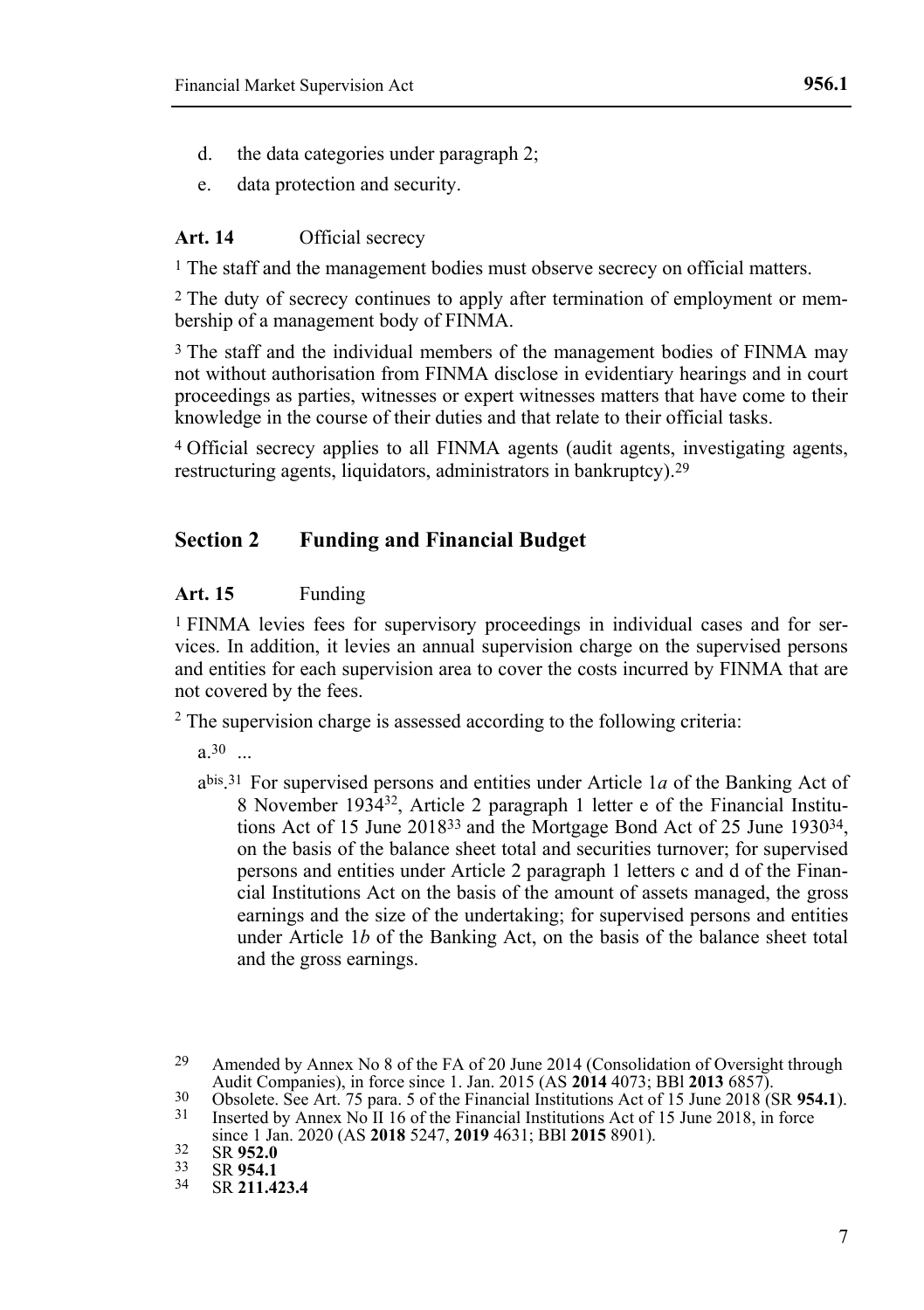- a<sup>ter 35</sup> For supervised persons and entities under the Financial Market Infrastructure Act of 19 June 201536, on the basis of the balance sheet total and securities turnover, or gross earnings if no securities are transacted.
- b. For supervised persons and entities under the Collective Investment Schemes Act of  $\overline{23}$  June 2006<sup>37</sup>, on the basis of the amount of assets managed, the gross earnings and the size of the undertaking.
- c. For insurance institutions under the Insurance Supervision Act of 17 December 200438, on the basis of their share of the total premium income for all insurance institutions; for insurance agents under Article 43 paragraph 1 of the Insurance Supervision Act of 17 December 2004, on the basis of their number and the size of the undertaking.
- d.39 For self-regulatory organisations under the Anti-Money Laundering Act of 10 October 199740 (AMLA), on the basis of the gross earnings and number of members;
- e.41 For a supervisory organisation in accordance with Title 3, the share accounted for by its supervised persons and entities with regard to the total number of supervised persons and entities of all supervisory organisations is decisive; the supervision fee also covers the costs that FINMA incurs that are caused by supervised persons and entities and which are not covered by other charges.

3 The Federal Council may provide for the apportionment of the supervision fee into a fixed basic fee and a variable supplementary fee.

4 It regulates the details, and in particular:

- a. the assessment principles;
- b. the supervision areas under paragraph 1; and
- c. the apportionment of the costs to be financed by the supervision charge among the supervision areas.

## **Art. 16** Reserves

FINMA shall within a reasonable time form reserves for the exercise of its supervisory activity in an amount equivalent to one annual budget.

<sup>35</sup> Originally: Let. abis. Inserted by Annex No 13 of the Financial Market Infrastructure Act of 19 June 2015, in force since 1 Jan. 2016 (AS **2015** 5339; BBl **2014** 7483).

<sup>36</sup> SR **958.1**<br>37 SB **051.3** 

<sup>37</sup> SR **951.31**

<sup>38</sup> SR **961.01**

Amended by Annex No II 16 of the Financial Institutions Act of 15 June 2018, in force since 1 Jan. 2020 (AS **2018** 5247, **2019** 4631; BBl **2015** 8901).

<sup>40</sup> SR **955.0**

Amended by Annex No II 16 of the Financial Institutions Act of 15 June 2018, in force since 1 Jan. 2020 (AS **2018** 5247, **2019** 4631; BBl **2015** 8901).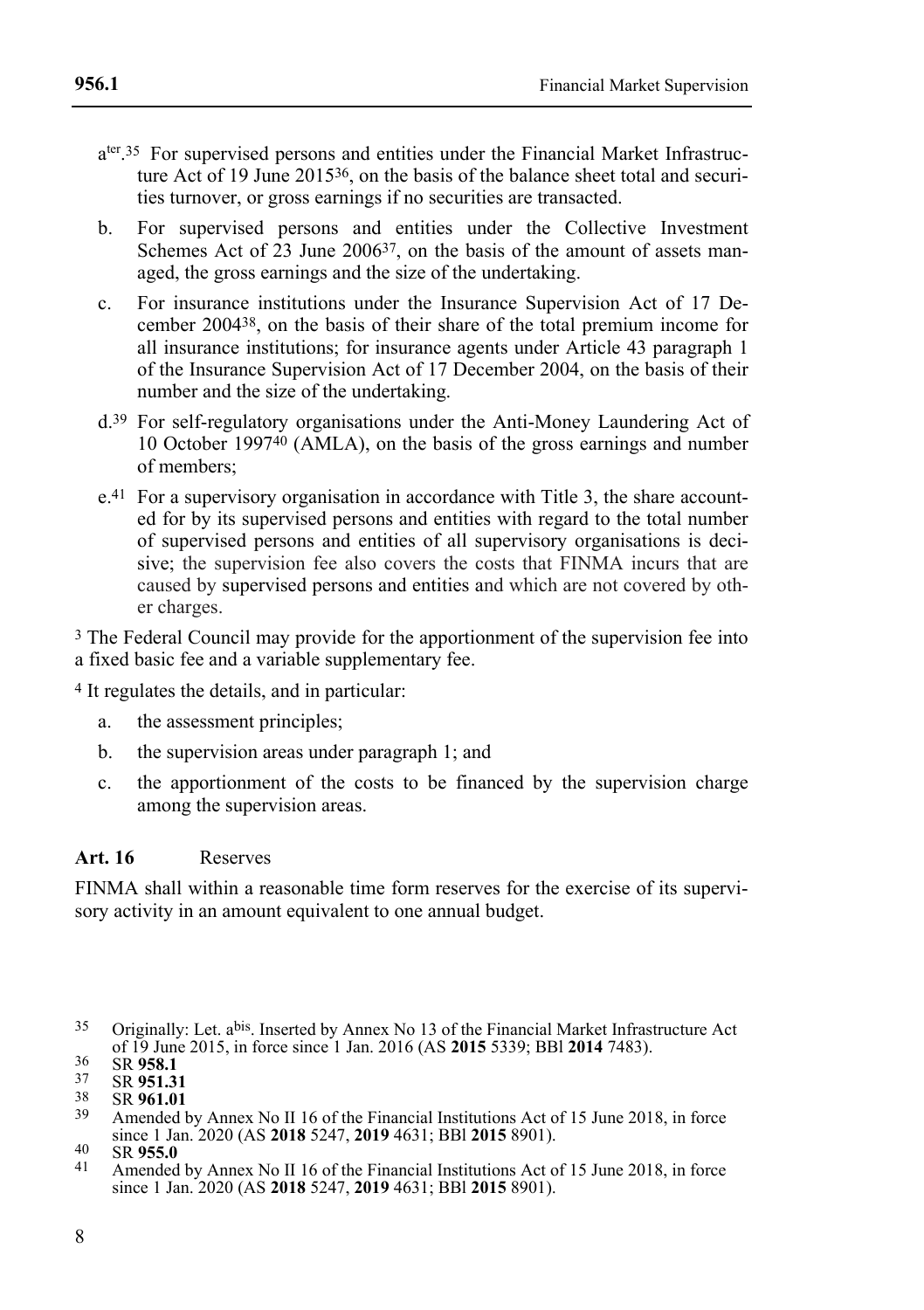#### **Art. 17** Treasury

1 The Federal Finance Administration manages the liquid assets of FINMA as part of its central Treasury.

2 It grants FINMA loans on market terms in order to guarantee its liquidity.

3 The Federal Finance Administration and FINMA determines the details of their cooperation by mutual agreement.

## **Art. 18** Accounting

1 The financial statements of FINMA disclose in full its assets and liabilities, earnings and costs.

2 They follow the general principles of materiality, intelligibility, consistency and gross presentation and comply with the generally recognised standards.

3 The accounting and valuation rules derived from the accounting standards must be disclosed.

## **Art. 19** Liability

1 The liability of FINMA, its management bodies, its staff and FINMA agents is governed by the Government Liability Act of 14 March 195842, subject to paragraph  $\frac{5}{2}$  below 43

2 FINMA and its agents are liable only if:

- a. they have committed a breach of fundamental duties; and
- b. loss or damage is not due to a breach of duty by a supervised person or entity.

## **Art. 20** Tax exemption

1 FINMA is exempt from any taxation by the Confederation, the cantons or the communes.

2 The federal legislation on:

- a. value added tax;
- b. withholding tax;
- c. stamp duties,

is reserved.

- 42 SR **170.32**
- Amended by Annex No 8 of the FA of 20 June 2014 (Consolidation of Oversight through Audit Companies), in force since 1. Jan. 2015 (AS **2014** 4073; BBl **2013** 6857).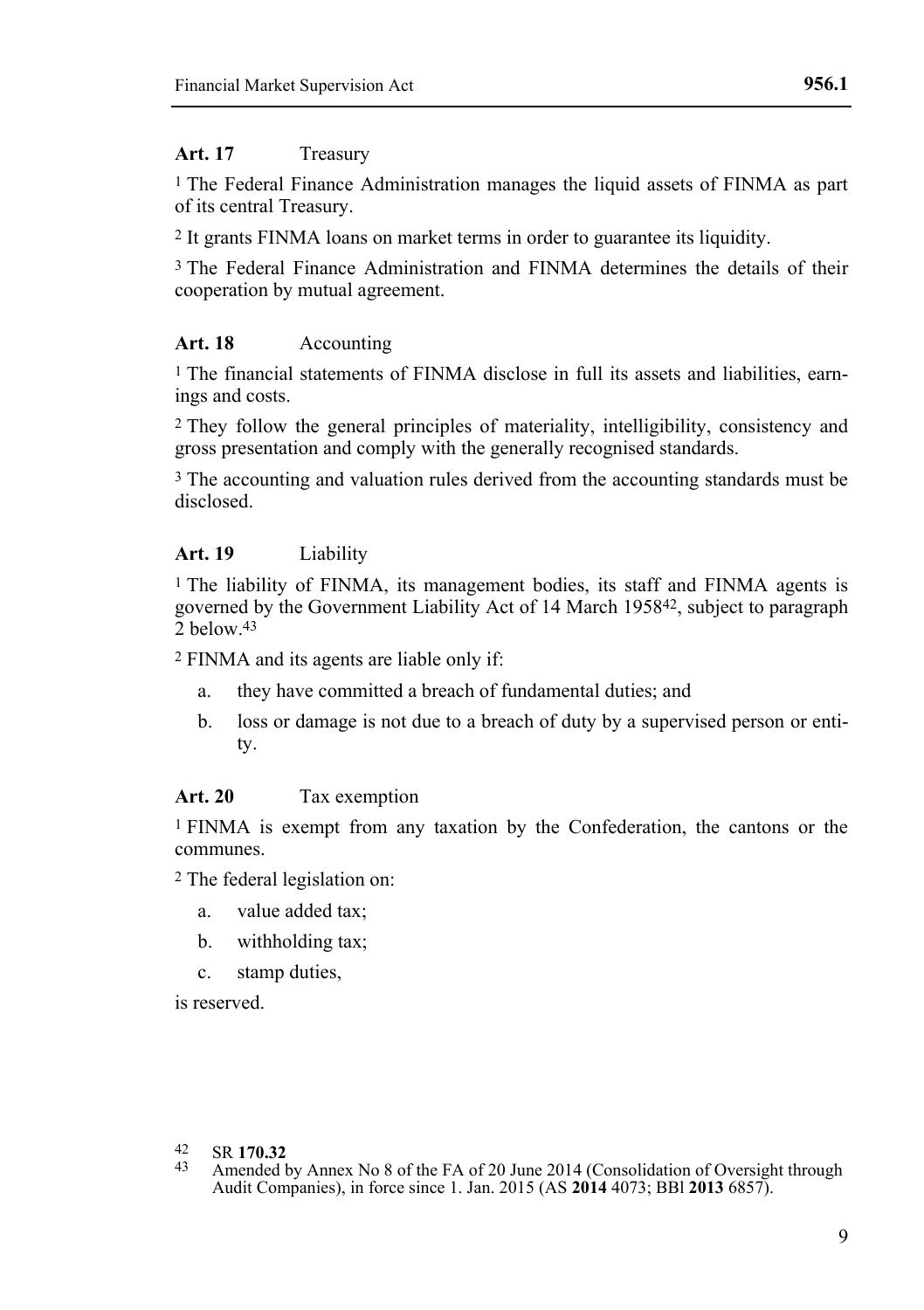## **Section 3 Independence and Supervision**

## **Art. 21**

1 FINMA carries out its supervisory activity autonomously and independently.

2 At least once each year, it reviews the strategy for its supervisory activity and current issues of financial centre policy with the Federal Council.

3 It deals with the Federal Council via the FDF.

4 The National Council and the Council of States are responsible for its superintendence.

## **Section 4 Information for the General Public and Data Processing**

**Art. 22** Information for the general public

1 FINMA informs the general public at least once each year about its supervisory activity and supervisory practices.

2 It does not provide information on individual proceedings, unless there is a particular need to do so from a supervisory point of view and in particular if the information is necessary:

- a. for the protection of market participants or the supervised persons and entities;
- b. to correct false or misleading information; or
- c. to safeguard the reputation of Switzerland's financial centre.

3 Where FINMA has provided information on individual proceedings, it must also provide immediate notice of the closure of the proceedings. This may be dispensed with at the request of the party concerned.

4 FINMA takes account of the personality rights of those concerned in all its information activities. Personal data may be published in electronic or printed form.

**Art. 23** Data processing and public directory

1 As part of its supervisory activity under this Act and the financial market acts, FINMA processes personal data, including particularly sensitive personal data and personality profiles. It regulates the details.

2 It maintains a directory of the supervised persons and entities. This directory is accessible to the public in electronic form.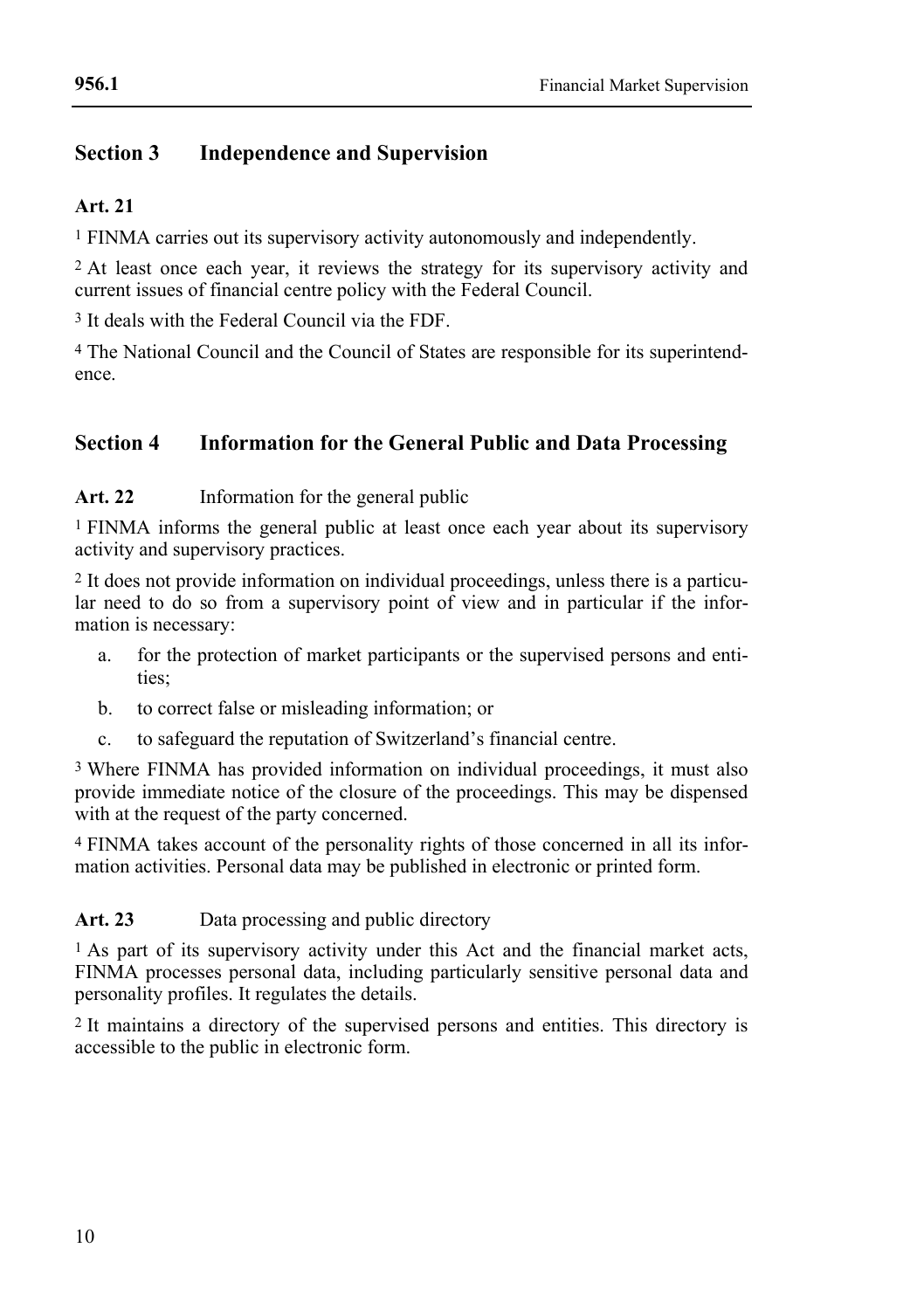# **Chapter 3 Supervisory Instruments Section 1 Audit**

## **Art. 24**44 Principle

1 In accordance with the financial market acts (Art. 1 para. 1), FINMA carries out the audit either itself or arranges for it to be carried out:

- a. by licensed audit companies appointed by the supervised persons and entities and der Federal Audit Oversight Authority under Article 9*a* des Auditor Oversight Act of 16 December 200545; or
- b. audit agents in accordance with Article 24*a*.

2 The audit relates in particular to the risks that supervised persons and entities may pass on to creditors, investors, insured persons or to the proper function of the financial markets. Duplication of auditing work must be avoided as far as possible.

<sup>3</sup> Article 730*b* paragraph 2 of the Code of Obligations<sup>46</sup> applies by analogy to the preservation of confidentiality by audit companies.

4 In relation to audits under paragraph 1 letter a, the Federal Council regulates the main aspects of the content and conduct of the audit and the form of the report. It may authorise FINMA to issue implementing provisions on technical matters.

5 The supervised persons and entities bear the costs of the audit.

## **Art. 24***a*47 Audit agents

1 FINMA may instruct an independent and suitably qualified person to conduct audits of supervised persons and entities.

2 It specifies the duties of the audit agent in the appointment order.

3 The supervised persons and entities bear the agent's costs.

## Art. 25<sup>48</sup> Duties of the audited supervised persons and entities

1 Where an audit company is appointed or if FINMA appoints an audit agent, the supervised persons and entities must provide them with all information and documents that are required to carry out their tasks.

2 The supervised person or entity must notify FINMA of its choice of audit company.

- Inserted by Annex No 8 of the FA of 20 June 2014 (Consolidation of Oversight through Audit Companies), in force since 1. Jan. 2015 (AS **2014** 4073; BBl **2013** 6857).
- 48 Amended by Annex No 8 of the FA of 20 June 2014 (Consolidation of Oversight through Audit Companies), in force since 1. Jan. 2015 (AS **2014** 4073; BBl **2013** 6857).

<sup>44</sup> Amended by Annex No 8 of the FA of 20 June 2014 (Consolidation of Oversight through Audit Companies), in force since 1. Jan. 2015 (AS **2014** 4073; BBl **2013** 6857).

<sup>45</sup> SR **221.302**

<sup>46</sup> SR **220**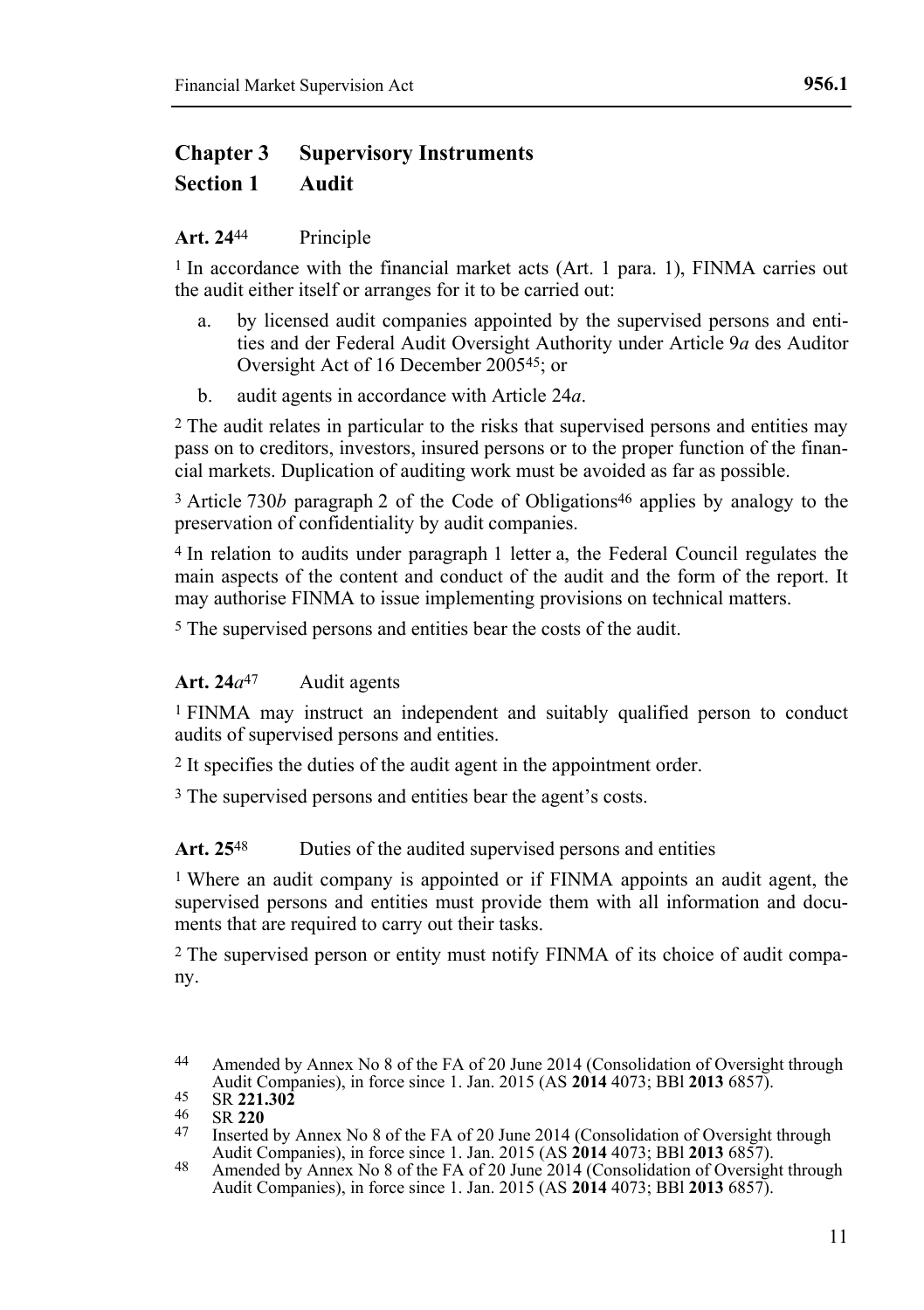**Art. 26**49

**Art. 27** Reporting and measures

<sup>1</sup> The audit company provides FINMA with a report on its audits. The audit company provides the supreme management body of the audited supervised person or entity with a copy of the report.<sup>50</sup>

2 If it identifies violations of supervisory provisions or other irregularities, it shall give the audited supervised person or entity an appropriate period to restore compliance with the law. If the period is not complied with, it informs FINMA.

<sup>3</sup> In the case of serious violations of supervisory provisions or serious irregularities, the audit company notifies FINMA immediately.

**Art. 28** Supervision of the audit companies

1 ... 51

2 FINMA and the Federal Audit Oversight Authority provide each other with all the information and documents that each need to enforce the relevant legislation.52

**Art. 28***a*53 Appointment and change of the audit company

1 Two different audit companies must be instructed for the audit under the licensing procedure and the other audits.

2 In justified cases, FINMA may require the supervised person or entity to change audit company.

3 FINMA shall notify the Federal Audit Oversight Authority before ordering a change under paragraph 2.

## **Section 2 Further Supervisory Instruments**

**Art. 29** Duty to provide information and to report

<sup>1</sup> The supervised persons and entities, their audit companies and auditors as well as persons or companies that are qualified investors or that have a substantial participation in the supervised persons and entities must provide FINMA with all information and documents that it requires to carry out its tasks.

<sup>49</sup> Repealed by Annex No 8 of the FA of 20 June 2014 (Consolidation of Oversight through Audit Companies), with effect from 1 Jan. 2015 (AS **2014** 4073; BBl **2013** 6857).

<sup>50</sup> Amended by Annex No 8 of the FA of 20 June 2014 (Consolidation of Oversight through Audit Companies), in force since 1. Jan. 2015 (AS **2014** 4073; BBl **2013** 6857).

<sup>&</sup>lt;sup>51</sup> Repealed by Annex No 8 of the FA of 20 June 2014 (Consolidation of Oversight through Audit Companies), with effect from 1 Jan. 2015 (AS **2014** 4073; BBl **2013** 6857).

<sup>52</sup> Amended by Annex No 8 of the FA of 20 June 2014 (Consolidation of Oversight through Audit Companies), in force since 1. Jan. 2015 (AS **2014** 4073; BBl **2013** 6857).

<sup>&</sup>lt;sup>53</sup> Inserted by Annex No 8 of the FA of 20 June 2014 (Consolidation of Oversight through Audit Companies), in force since 1. Jan. 2015 (AS **2014** 4073; BBl **2013** 6857).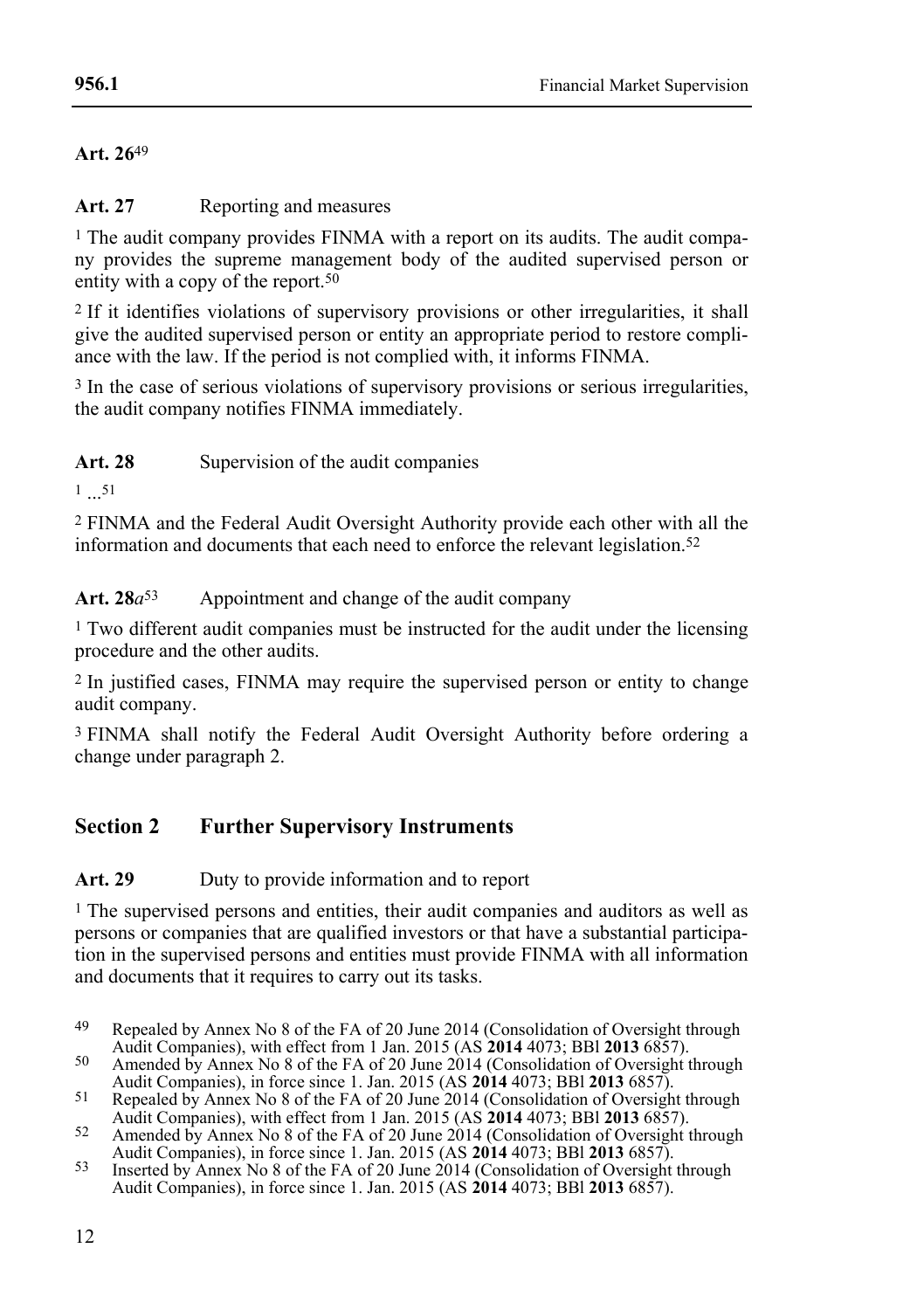2 The supervised persons and entities and the audit companies that conduct audits of them must also immediately report to FINMA any incident that is of substantial importance to the supervision.54

## Art. 30 Notice of the opening of proceedings

Where there are indications of violations of supervisory provisions and if FINMA opens proceedings, it notifies the parties of this.

## **Art. 31** Restoration of compliance with the law

1 Where a supervised person or entity violates the provisions of this Act or of a financial market act or if there are any other irregularities, FINMA shall ensure the restoration of compliance with the law.

2 Where the rights of clients appear to be jeopardised, FINMA may require the supervised persons or entities to provide collateral.<sup>55</sup>

## Art. 32 Declaratory ruling and substitute performance<sup>56</sup>

<sup>1</sup> Where the proceedings reveal that the supervised person or entity has seriously violated supervisory provisions, but there is no longer a need to order measures to restore compliance with the law, FINMA may issue a declaratory ruling.

2 If an enforceable ruling from FINMA is not observed within the set deadline after a prior warning, FINMA may perform the required act itself or have it performed at the expense of the defaulting party.57

## Art. 33 Prohibition from practising a profession

1 If FINMA detects a serious violation of supervisory provisions, it may prohibit the person responsible from acting in a management capacity at any person or entity subject to its supervision.

2 The prohibition from practising a profession may be imposed for a period of up to five years.

## Art.  $33a^{58}$  Prohibition from performing an activity

1 Where the following persons seriously violate the provisions of the financial market acts, the implementing provisions or in-house directives, FINMA may

<sup>54</sup> Amended by Annex No 8 of the FA of 20 June 2014 (Consolidation of Oversight through Audit Companies), in force since 1. Jan. 2015 (AS **2014** 4073; BBl **2013** 6857).

<sup>55</sup> Inserted by Annex No II 16 of the Financial Institutions Act of 15 June 2018, in force since 1 Jan. 2020 (AS **2018** 5247, **2019** 4631; BBl **2015** 8901).

<sup>56</sup> Amended by Annex No II 16 of the Financial Institutions Act of 15 June 2018, in force since 1 Jan. 2020 (AS **2018** 5247, **2019** 4631; BBl **2015** 8901).

<sup>57</sup> Inserted by Annex No II 16 of the Financial Institutions Act of 15 June 2018, in force since 1 Jan. 2020 (AS **2018** 5247, **2019** 4631; BBl **2015** 8901).

<sup>58</sup> Inserted by Annex No II 16 of the Financial Institutions Act of 15 June 2018, in force since 1 Jan. 2020 (AS **2018** 5247, **2019** 4631; BBl **2015** 8901).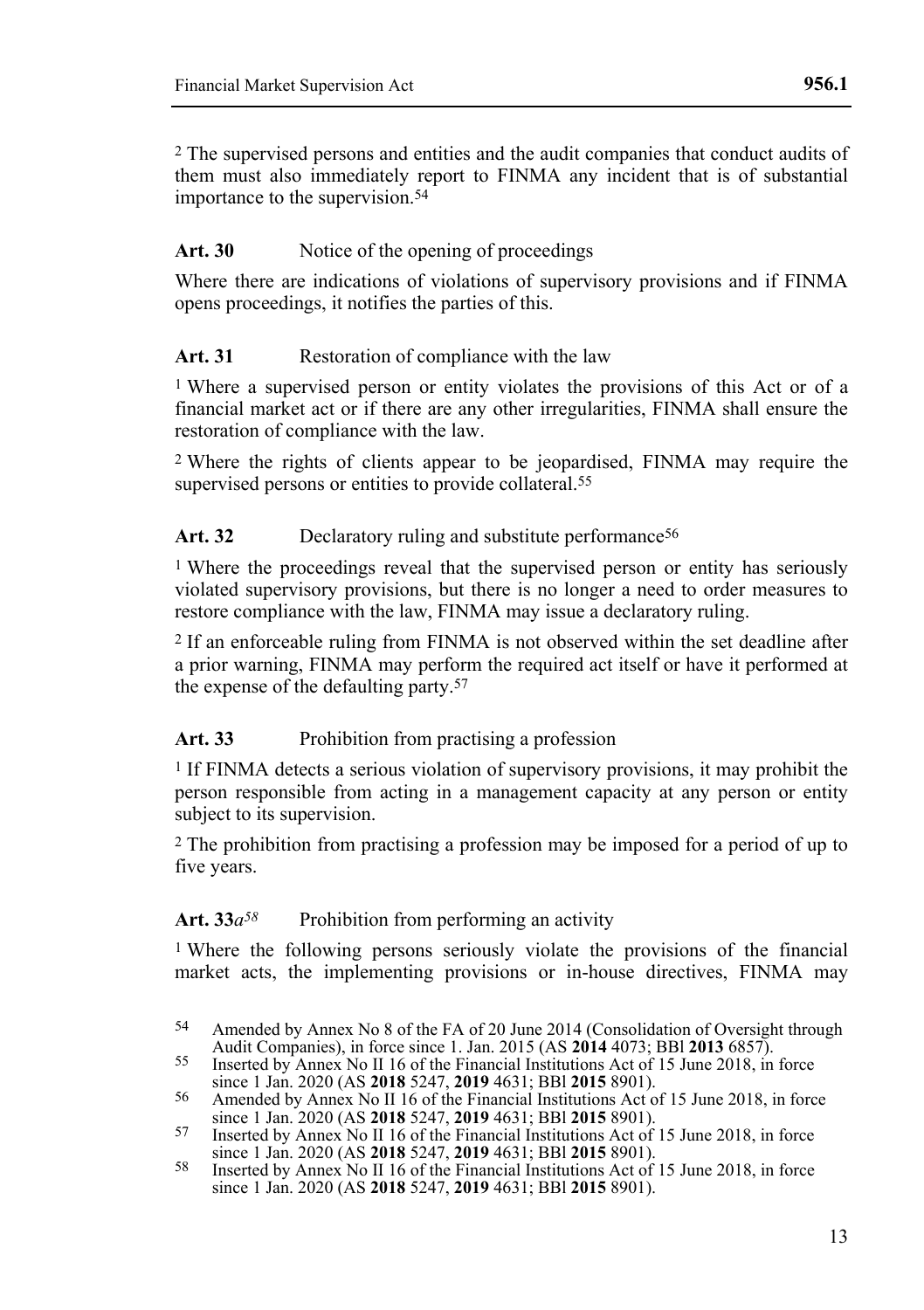prohibit such persons from trading in financial instruments or acting as a client adviser for a fixed period, or permanently in the case of repeated offences:

- a. employees of a supervised entity responsible for trading in financial instruments;
- b. employees of a supervised entity acting as client advisers.

2 If the prohibited activity also covers an activity in an area under the supervision of another supervisory authority, this authority is to be consulted and informed of the decision.

## **Art. 34** Publication of the supervisory ruling

1 Where there is a serious violation of supervisory provisions, FINMA may publish in electronic or printed form its final ruling once it takes full legal effect, and disclose the relevant personal data.

2 Notice of publication must be contained in the ruling itself.

## **Art. 35** Confiscation

1 FINMA may confiscate any profit that a supervised person or entity or a responsible person in a management position has made through a serious violation of the supervisory provisions.

2 The foregoing provision applies by analogy if a supervised person or entity or a responsible person in a management position has prevented a loss through a serious violation of supervisory provisions.

3 Where the extent of the assets to be confiscated cannot be ascertained or requires a disproportionate effort to be ascertained, FINMA may make an estimate.

4 The right to confiscate prescribes after seven years.

5 Criminal law confiscation under Articles 70–72 of the Criminal Code59 takes precedence over confiscation under this provision.

6 The confiscated assets go to the Confederation unless they are paid to the parties suffering loss.

# **Art. 36** Investigating agents

1 FINMA may appoint an independent and suitably-qualified person to investigate circumstances relevant for supervisory purposes at a supervised person or entity or to implement supervisory measures that it has ordered (an investigating agent).

2 It specifies the duties of the investigating agent in the appointment order. It determines the extent to which the investigating agent may act in the place of the management bodies of the supervised person or entity.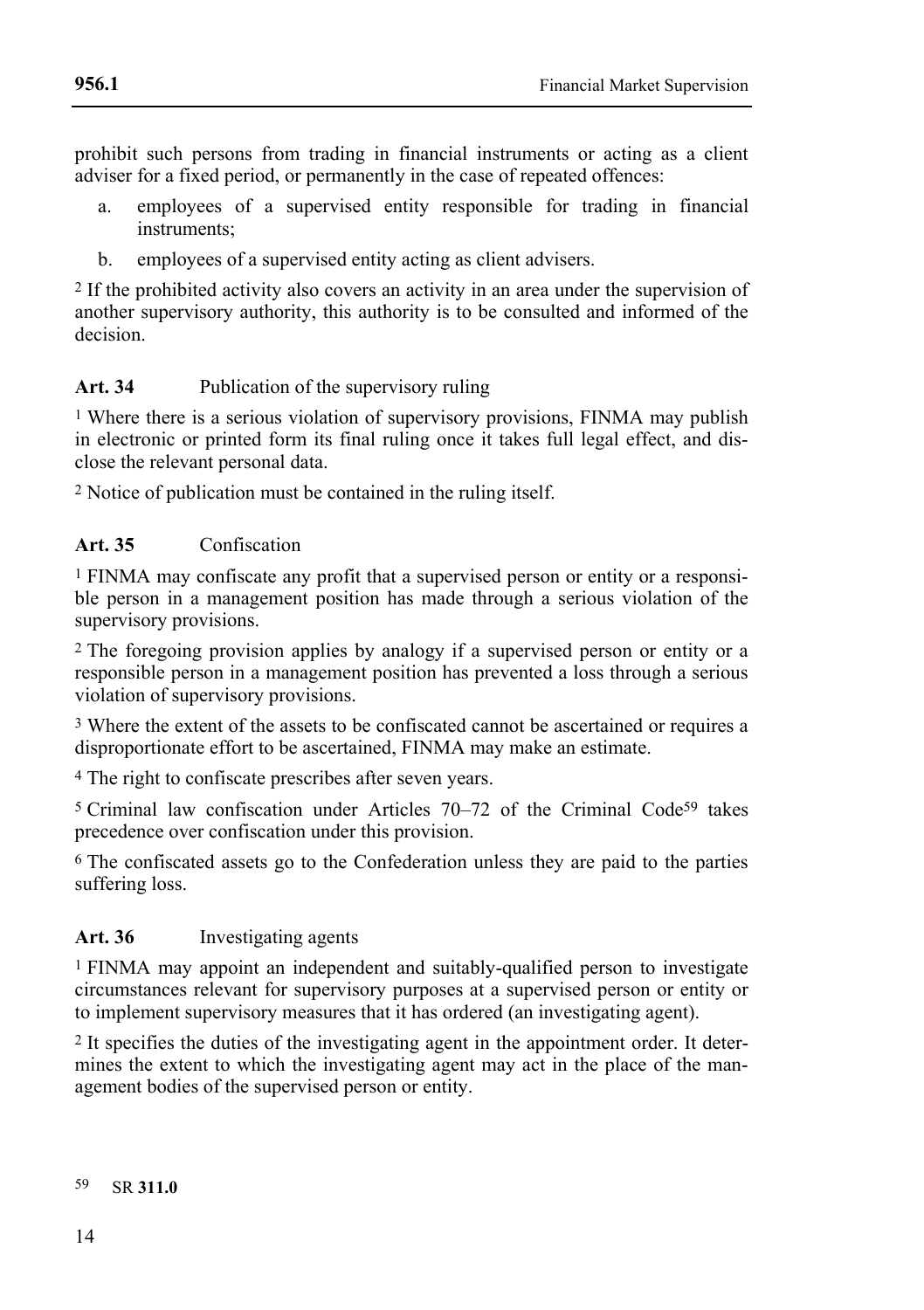<sup>3</sup> The supervised person or entity must allow the investigating agent access to its premises and provide him or her with all the information and documents that the investigating agent requires to fulfil his or her duties.

4 The costs of the investigating agent are borne by the supervised person or entity. It must if so instructed by FINMA make an advance payment to cover costs.

## Art. 37 Revocation of licence, withdrawal of recognition<sup>60</sup>

1 FINMA shall revoke the licence of a supervised person or entity, or withdraw its recognition if it no longer fulfils the requirements for its activity or seriously violates the supervisory provisions.<sup>61</sup>

2 On revocation, withdrawal or cancellation, the supervised person or entity loses its right to carry out its activity. The other consequences of revocation, withdrawal or cancellation are governed by the applicable financial market acts.

3 These consequences apply by analogy if a supervised person or entity carries out its activity without a licence, recognition, or registration.

## **Section 3 Cooperation with Domestic Authorities**

#### **Art. 38** Prosecution authorities

1 FINMA and the competent prosecution authority shall exchange the information that they require in the context of their collaboration and in order to fulfil their tasks. They shall use the information received exclusively to fulfil their respective tasks.62

2 They coordinate their investigations, as far as is practicable and required.

3 Where FINMA obtains knowledge of common law felonies and misdemeanours or of offences against this Act or the financial market acts, it shall notify the competent prosecution authorities.

**Art. 39**63 Other domestic authorities

1 FINMA is authorised to provide other domestic supervisory authorities and the Swiss National Bank with non-public information that they need to fulfil their tasks.

1bis FINMA and the supervisory authority under the Health Insurance Oversight Act of 26 September 201464 shall coordinate their supervisory activities. They shall

<sup>60</sup> Amended by Annex No II 16 of the Financial Institutions Act of 15 June 2018, in force since 1 Jan. 2020 (AS **2018** 5247, **2019** 4631; BBl **2015** 8901).

<sup>61</sup> Amended by Annex No II 16 of the Financial Institutions Act of 15 June 2018, in force since 1 Jan. 2020 (AS **2018** 5247, **2019** 4631; BBl **2015** 8901).

<sup>62</sup> Amended by Annex No 13 of the Financial Market Infrastructure Act of 19 June 2015, in force since 1 Jan. 2016 (AS **2015** 5339; BBl **2014** 7483).

<sup>63</sup> Amended by Annex No 13 of the Financial Market Infrastructure Act of 19 June 2015, in force since 1 Jan. 2016 (AS **2015** 5339; BBl **2014** 7483).

<sup>64</sup> SR **832.12**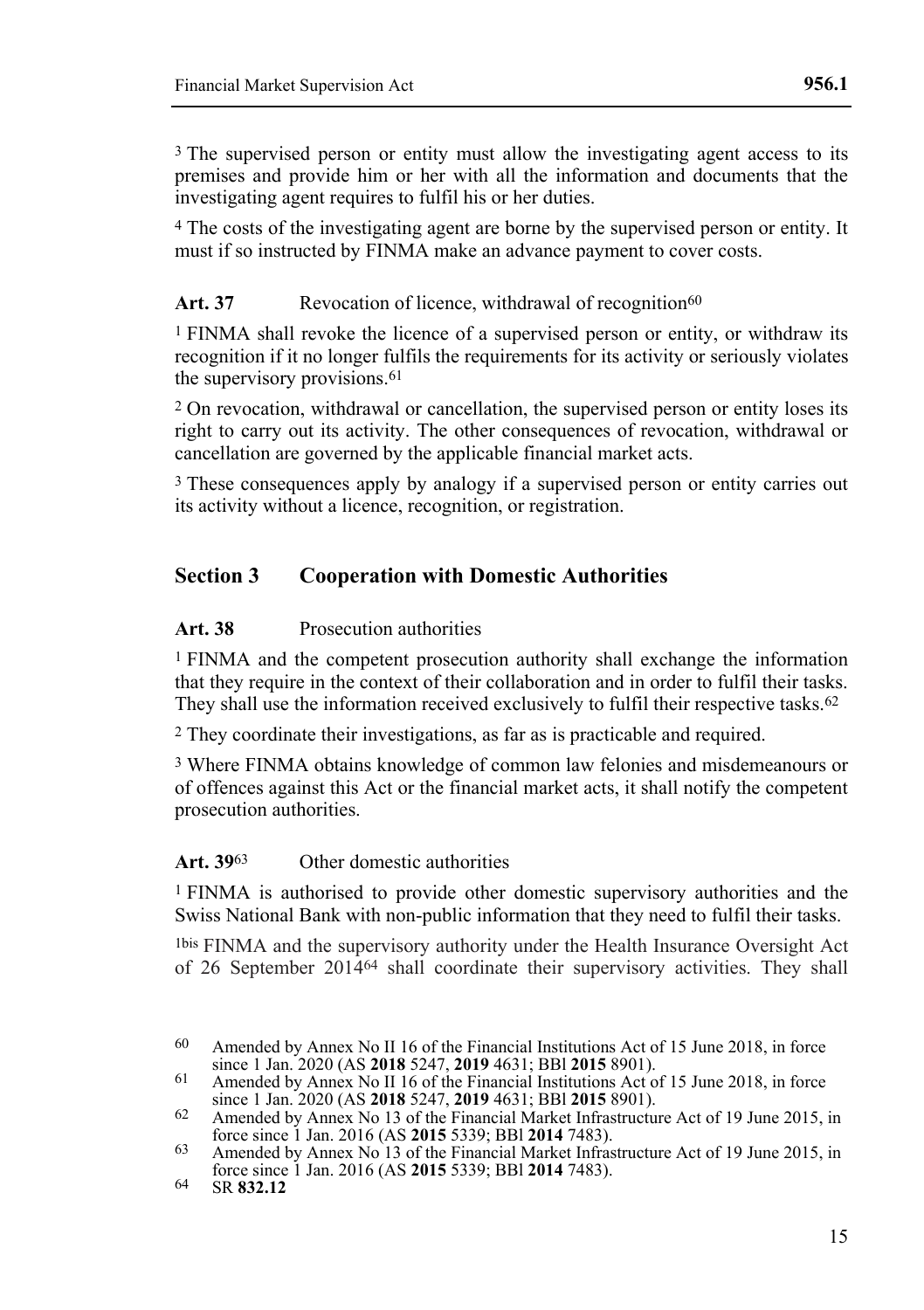inform each other as soon as they become aware of events that are of significance to the other supervisory authority.65

2 FINMA may also exchange non-public information on certain financial market participants with the FDF where this helps maintain the stability of the financial system.<sup>66</sup>

## **Art. 40** Grounds for refusal

FINMA may refuse to disclose information that is not publicly accessible or to hand over files to prosecution authorities and other domestic authorities where:

- a. the information and the files solely serve the purpose of forming internal opinions;
- b. their disclosure or handover would prejudice ongoing proceedings or the fulfilment of its supervisory activity;
- c. it is not compatible with the aims of financial market supervision or with its purpose.

## **Art. 41** Disputes

At the request of any of the authorities concerned, the Federal Administrative Court rules on disputes relating to the cooperation between FINMA on the one hand and prosecution authorities or other domestic authorities on the other.

## Art. 41*a*<sup>67</sup> Communication of judgments

<sup>1</sup> The cantonal civil courts and the Federal Supreme Court shall provide FINMA free of charge with a full copy of their judgment in relation to disputes between a supervised person or entity and creditors, investors or insured parties.

2 FINMA shall forward to the supervisory organisation the judgments concerning the supervisory organisation's supervised persons and entities.

<sup>65</sup> Inserted by Annex No 4 of the Financial Services Act of 15 June 2018, in force since 1 Jan. 2020 (AS **2019** 4417; BBl **2015** 8901).

<sup>66</sup> Amended by Annex No 4 of the Financial Services Act of 15 June 2018, in force since 1 Jan. 2020 (AS **2019** 4417; BBl **2015** 8901).

<sup>67</sup> Inserted by Annex No II 16 of the Financial Institutions Act of 15 June 2018, in force since 1 Jan. 2020 (AS **2018** 5247, **2019** 4631; BBl **2015** 8901).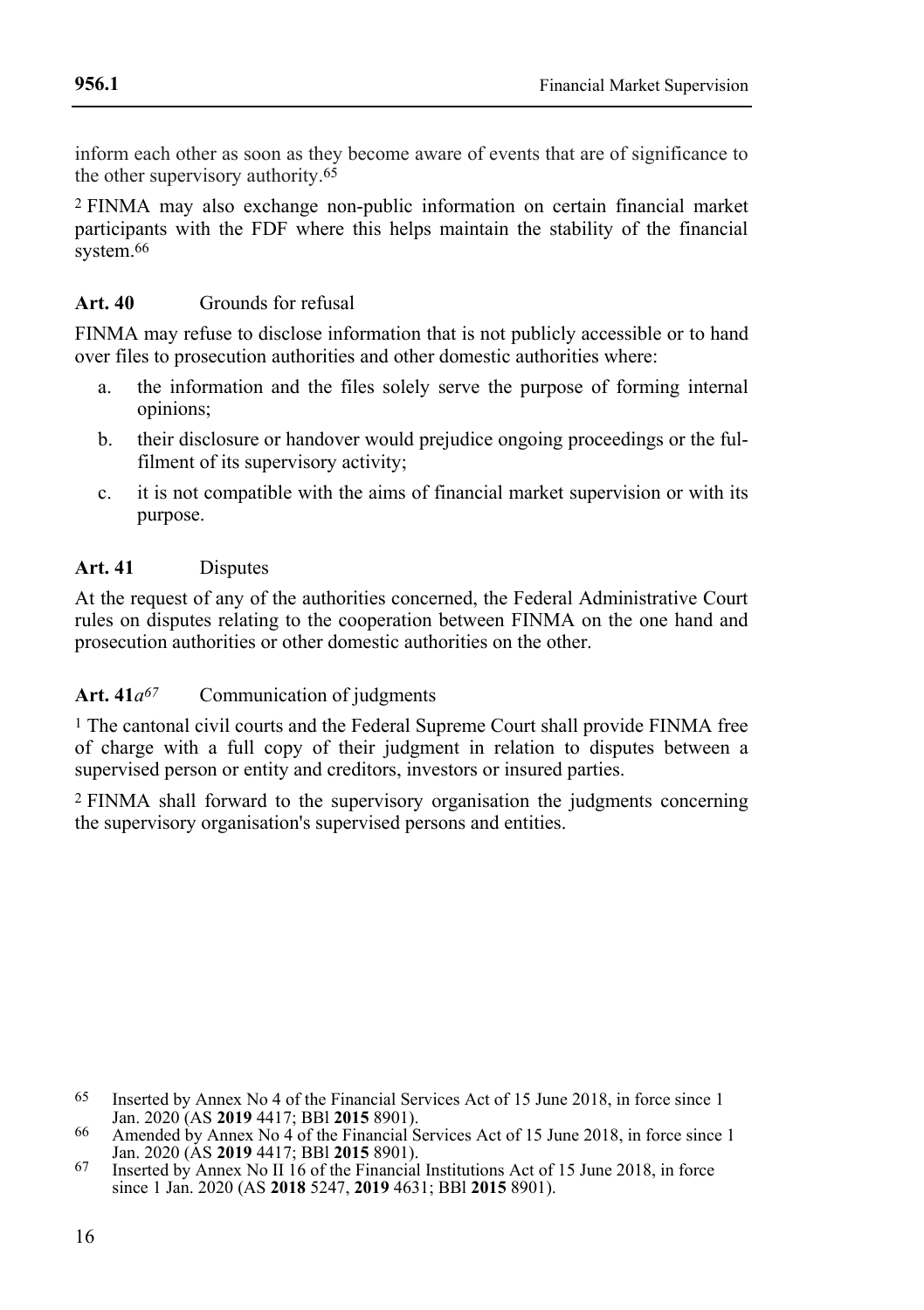## **Section 4 Cooperation with Foreign Bodies<sup>68</sup>**

#### **Art. 42**69 Administrative assistance

1 In order to implement the financial market acts, FINMA may ask foreign financial market supervisory authorities to provide information.

2 It may transmit non-public information to foreign financial market supervisory authorities only if:

- a. this information is used exclusively to implement financial market law, or is forwarded to other authorities, courts or bodies for this purpose;
- b. the requesting authorities are bound by official or professional secrecy, notwithstanding provisions on the public nature of proceedings and the notification of the general public about such proceedings.

3 Paragraphs 1 and 2 apply by analogy to the exchange of information between FINMA and foreign authorities, courts and bodies involved in the restructuring and resolution of authorised parties.

4 The administrative assistance shall be carried out swiftly. FINMA shall observe the principle of proportionality. The transmission of information concerning persons who are manifestly uninvolved in the matter being investigated is not permitted.

5 FINMA may, in agreement with the Federal Office of Justice, authorise the forwarding of information to prosecution authorities for purposes other than those mentioned in paragraph 2 letter a, provided that mutual legal assistance in criminal matters is not excluded.

#### Art. 42*a*<sup>70</sup> Administrative assistance proceedings

1 If FINMA does not yet have the information to be transmitted, it may request it from the information holders. The persons called on to provide information may refuse to answer questions by virtue of Article 16 of the Administrative Procedure Act of 20 December 196871.

2 Subject to paragraphs 3 to 6, the Administrative Procedure Act applies to information regarding individual clients which is to be transmitted by FINMA.

3 FINMA may refuse the right of access to the correspondence with foreign authorities. Article 28 of the Administrative Procedure Act remains reserved.

4 FINMA may exceptionally refrain from informing the clients concerned before transmitting the information if the purpose of the administrative assistance and the

<sup>68</sup> Amended by Annex No 13 of the Financial Market Infrastructure Act of 19 June 2015, in force since 1 Jan. 2016 (AS **2015** 5339; BBl **2014** 7483).

<sup>&</sup>lt;sup>69</sup> Amended by Annex No 13 of the Financial Market Infrastructure Act of 19 June 2015, in force since 1 Jan. 2016 (AS **2015** 5339; BBl **2014** 7483).

<sup>70</sup> Inserted by Annex No 13 of the Financial Market Infrastructure Act of 19 June 2015, in force since 1 Jan. 2016 (AS **2015** 5339; BBl **2014** 7483).

<sup>71</sup> SR **172.021**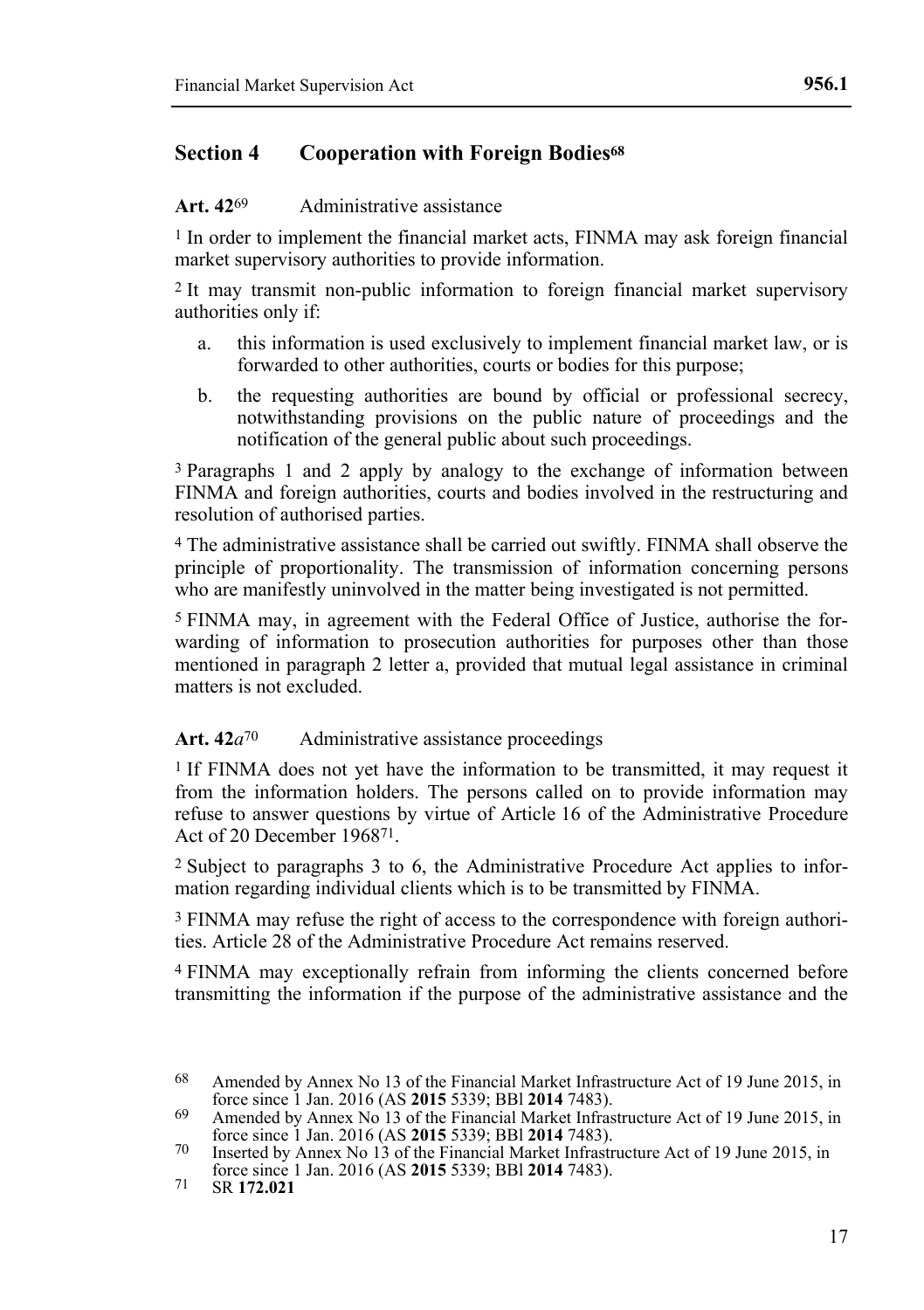effective fulfilment of the requesting authority's tasks would be compromised by prior notification. In such cases, the clients concerned shall be informed afterwards.

5 In the cases detailed in paragraph 4, FINMA shall inform the information holders and the authorities notified of the request about the postponement of notification. These may not provide information about the request until the clients in question have been informed.

6 The decision of FINMA on the transmission of information to the foreign financial market supervisory authority may be challenged by the client before the Federal Administrative Court within ten days. Article 22*a* of the Administrative Procedure Act does not apply. In the cases detailed in paragraph 4, the request may only cite a declaration of unlawfulness.

#### Art. 42*b*<sup>72</sup> Cooperation with international organisations and bodies

<sup>1</sup> In order to fulfil its tasks in accordance with Article 6, FINMA may participate in multilateral initiatives of international organisations and bodies which give rise to the exchange of information.

2 In the case of multilateral initiatives which have far-reaching implications for the Swiss financial centre, participation in the exchange of information shall take place in agreement with the FDF.

3 When participating, FINMA may transmit non-public information to international organisations and bodies only if:

- a. this information is used exclusively to fulfil tasks associated with the development of and compliance with regulatory standards or to analyse systemic risks;
- b. confidentiality is ensured.

4 FINMA shall agree the precise intended use and any forwarding of the information transmitted with the international organisations and bodies. Paragraph 3 remains reserved.

#### Art. 42*c*<sup>73</sup> Transmission of information by supervised parties

1 Supervised parties may transmit non-public information to the foreign financial market supervisory authorities responsible for them and to other foreign entities responsible for supervision provided:

- a. the conditions set out in Article 42 paragraph 2 are fulfilled;
- b. the rights of clients and third parties are preserved.

<sup>72</sup> Inserted by Annex No 13 of the Financial Market Infrastructure Act of 19 June 2015, in force since 1 Jan. 2016 (AS **2015** 5339; BBl **2014** 7483).

<sup>73</sup> Inserted by Annex No 13 of the Financial Market Infrastructure Act of 19 June 2015, in force since 1 Jan. 2016 (AS **2015** 5339; BBl **2014** 7483).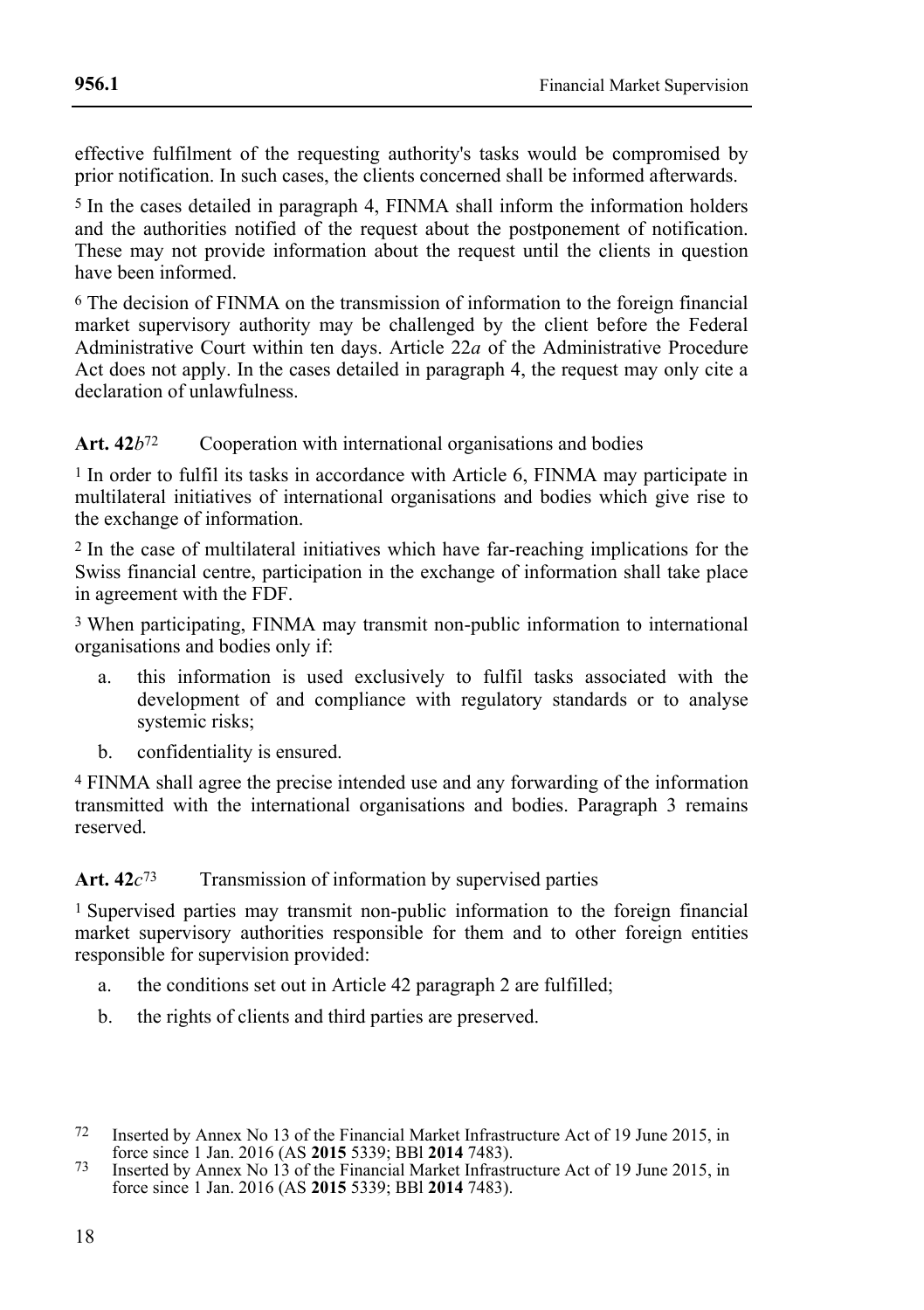2 Furthermore, they may transmit non-public information related to the transactions of clients and supervised parties to foreign authorities and to entities acting on the authorities' behalf if the rights of clients and third parties are preserved.

<sup>3</sup> The transmission of information that is of substantial importance in accordance with Article 29 paragraph 2 must be reported to FINMA beforehand.

4 FINMA may reserve administrative assistance channels.

5 It may make the transmission, publication or forwarding of files in the context of supervision subject to its approval if this is in the interest of its task fulfilment and is not in conflict with overriding private or public interests.

#### **Art. 43** Cross-border audits

1 In order to implement the financial market acts, FINMA may itself carry out direct audits of supervised persons and entities abroad or have such audits carried out by audit agents.74

2 It may permit foreign financial market supervisory authorities to carry out direct audits of supervised parties provided:

- a. these authorities are responsible for the supervision of the audited supervised party as part of home country supervision or are responsible for supervising the activity of the audited supervised party in their territory; and
- b. the conditions for administrative assistance set out in Article 42 paragraph 2 are fulfilled.75

3 Information may be collected through cross-border direct audits only if it is required for the supervisory activity of the foreign financial market supervisory authority. This includes in particular information on whether an institution throughout its group structure:

- a. is appropriately organised;
- b. records, limits and monitors in an appropriate manner the risks inherent in its business operations;
- c. is managed by persons who guarantee proper business conduct;
- d. fulfils the own funds and risk diversification regulations on a consolidated basis; and
- e. properly complies with its reporting duties vis-à-vis the supervisory authorities.76

3bis If during direct audits in Switzerland foreign financial market supervisory authorities wish to consult information linked directly or indirectly to the asset man-

<sup>74</sup> Amended by Annex No 13 of the Financial Market Infrastructure Act of 19 June 2015, in force since 1 Jan. 2016 (AS **2015** 5339; BBl **2014** 7483).

<sup>75</sup> Amended by Annex No 13 of the Financial Market Infrastructure Act of 19 June 2015, in force since 1 Jan. 2016 (AS **2015** 5339; BBl **2014** 7483).

<sup>76</sup> Amended by Annex No 13 of the Financial Market Infrastructure Act of 19 June 2015, in force since 1 Jan. 2016 (AS **2015** 5339; BBl **2014** 7483).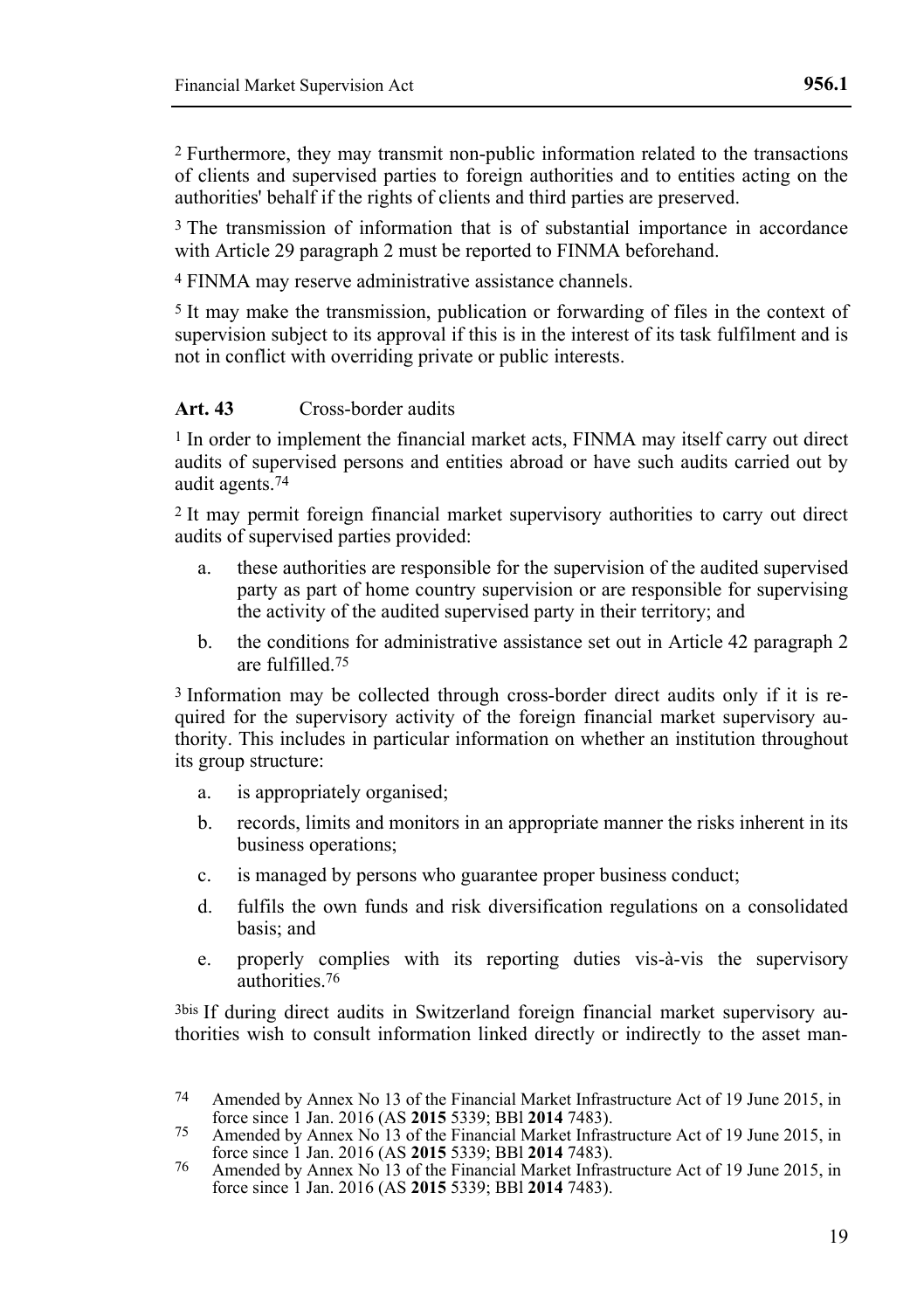agement, securities trading or deposit business for individual clients, FINMA shall collect this information itself and transmit it to the requesting authorities. The same applies to information which directly or indirectly relates to individual investors in collective investment schemes. Article 42*a* applies.77

3ter FINMA may, for the purposes detailed in paragraph 3, allow the foreign financial market supervisory authority which is responsible for the consolidated supervision of the audited supervised party to consult a limited number of individual client dossiers. The dossiers must be selected randomly on the basis of predefined criteria.78

4 FINMA may accompany the foreign authorities responsible for financial market supervision on their direct audits in Switzerland or arrange for them to be accompanied by an audit company or an audit agent. The supervised persons and entities concerned may request such accompaniment.79

5 Establishments organised under Swiss law must provide the foreign financial market supervisory authorities and FINMA with the information required to carry out the direct audits or the information that FINMA requires to provide the administrative assistance, and must permit the inspection of their books.

6 Establishments are defined as:

- a. subsidiaries, branch offices and representative offices of supervised persons and entities or of foreign institutions; and
- b. other companies, provided their activity is included by a financial market supervisory authority in the consolidated supervision.

## **Title 3<sup>80</sup> Supervision of Portfolio Managers and Trustees<sup>81</sup> Chapter 1 General Provisions**

## Art. 43*a* Supervisory organisation

1 The ongoing supervision of portfolio managers and trustees under Article 17 of the Financial Institutions Act of 15 June 201882 is performed by one or more supervisory organisations with their registered office in Switzerland.<sup>83</sup>

- 77 Inserted by Annex No 13 of the Financial Market Infrastructure Act of 19 June 2015, in force since 1 Jan. 2016 (AS **2015** 5339; BBl **2014** 7483).
- 78 Inserted by Annex No 13 of the Financial Market Infrastructure Act of 19 June 2015, in force since 1 Jan. 2016 (AS **2015** 5339; BBl **2014** 7483).
- <sup>79</sup> Amended by Annex No 8 of the FA of 20 June 2014 (Consolidation of Oversight through Audit Companies), in force since 1. Jan. 2015 (AS **2014** 4073; BBl **2013** 6857).
- 80 Inserted by Annex No II 16 of the Financial Institutions Act of 15 June 2018, in force since 1 Jan. 2020 (AS **2018** 5247, **2019** 4631; BBl **2015** 8901).
- 81 Amended by Annex 1 No 4 of the FA of 19 March 2021, in force since 1 Jan. 2022 (AS **2021** 656; BBl **2019** 5451).

83 Amended by Annex 1 No 4 of the FA of 19 March 2021, in force since 1 Jan. 2022 (AS **2021** 656; BBl **2019** 5451).

<sup>82</sup> SR **954.1**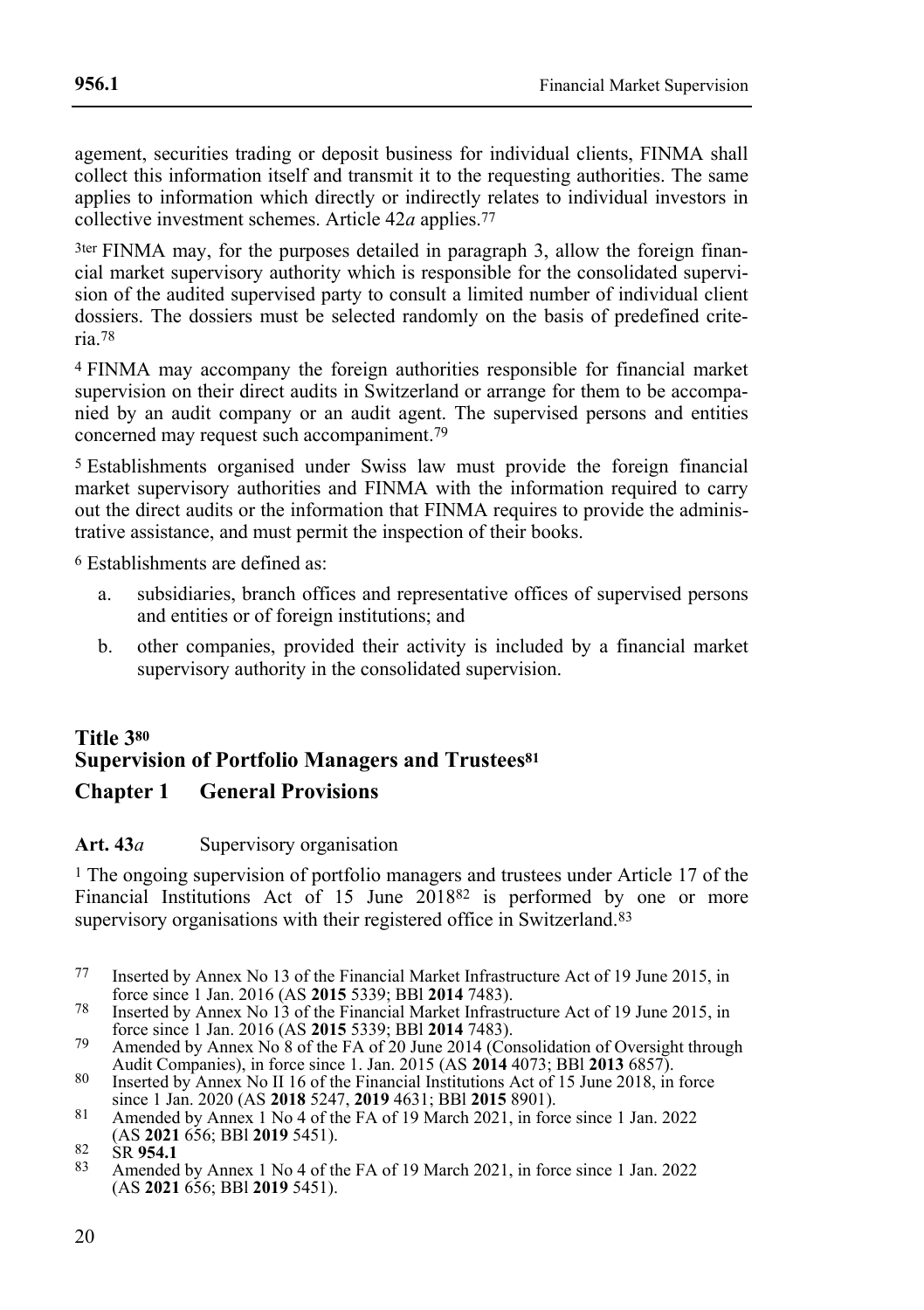2 The supervisory organisation shall require authorisation from FINMA before commencing its supervisory activity and shall be supervised by FINMA.

3 The supervisory organisation may also supervise financial intermediaries under Article 2 paragraph 3 of the Anti-Money Laundering Act of 10 October 199784 (AMLA) with regard to compliance with their duties under AMLA, provided they are recognised as a self-regulatory organisation in accordance with Article 24 AMLA.

4 If the supervisory organisation is also active in accordance with paragraph 3 as a self-regulatory organisation, it shall ensure that this is evident to others at all times.

## Art. 43*b* Continuous supervision

1 The supervisory organisation shall continuously monitor whether portfolio managers and trustees in accordance with Article 17 of the Financial Institutions Act of 15 June 201885 are in compliance with the financial market legislation to which they are subject.86

2 Where the supervisory organisation detects violations of supervisory provisions or other irregularities, it shall give the audited supervised person or entity an appropriate period to restore compliance with the law. If the period is not complied with, it informs FINMA.

3 The Federal Council shall determine the main aspects and content of the continuous supervision. In doing so, it shall take account of the differing size and business risks of the supervised person or entity. It may authorise FINMA to issue implementing provisions on technical matters.

## **Chapter 2 Authorisation**

## **Art. 43***c* Principle

1 FINMA shall grant the supervisory organisation authorisation if the provisions of this chapter are complied with.

2 It shall approve the supervisory organisation's articles of association and organisational regulations, as well as the appointment of the persons entrusted with its administration and management.

3 Prior authorisation or approval from FINMA must be obtained in the case of changes to circumstances requiring authorisation and documents requiring approval.

4 If two or more supervisory organisations are established, the Federal Council may issue rules for the coordination of their activities and the subjection of the supervised persons and entities to a given supervisory organisation.

84 SR **955.0**<br>85 SR **954.1** 

85 SR **954.1**

<sup>86</sup> Amended by Annex 1 No 4 of the FA of 19 March 2021, in force since 1 Jan. 2022 (AS **2021** 656; BBl **2019** 5451).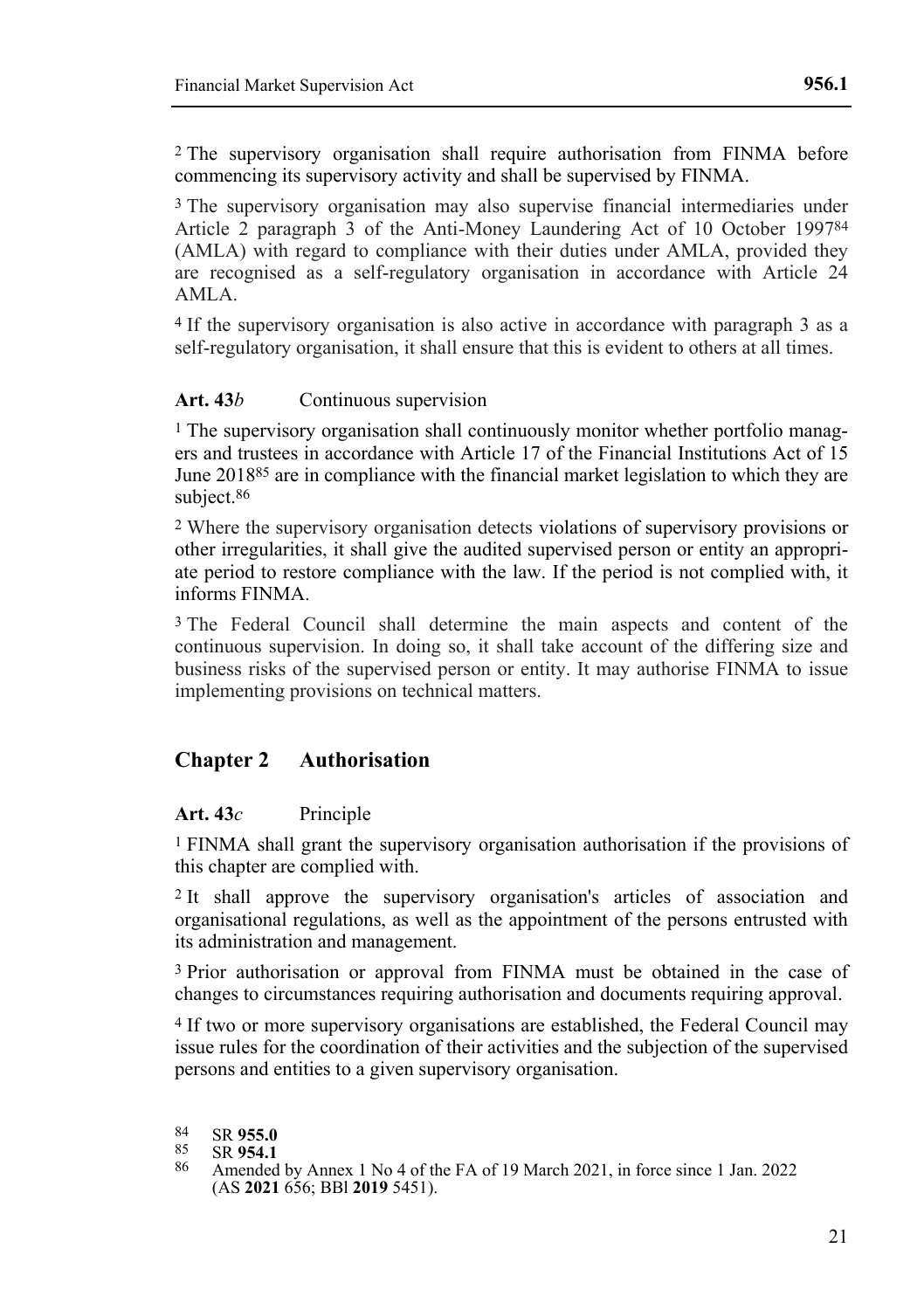## **Art. 43***d* Organisation

<sup>1</sup> The supervisory organisation must effectively be managed from Switzerland.

2 It must have appropriate management rules and be organised in such a manner that it can fulfil its duties in accordance with this Act.

3 It must have the financial and personnel resources necessary to perform its tasks.

4 It must have a management board as the operational body.

## Art. 43*e* Guarantee of irreproachable business conduct and independence

<sup>1</sup> The supervisory organisation and the persons responsible for its management must provide a guarantee of irreproachable business conduct.

2 Moreover, the persons responsible for administration and management must enjoy a good reputation and have the specialist qualifications required for their functions.

<sup>3</sup> A majority of the persons charged with administration must be independent of the supervised persons and entities.

4 The members of the management board must be independent of the persons and entities supervised by the supervisory organisation.

5 The persons entrusted with supervision must be independent of the persons and entities they supervise. The tasks of a supervisory organisation under this Act and those of a self-regulatory organisation under AMLA87 may be managed by the same persons and carried out by the same staff.

## Art. 43*f* Funding and reserves

1 The supervisory organisation shall finance its supervisory in individual cases and when providing services from contributions paid by the supervised persons and entities.

2 The supervisory organisation shall form reserves within a reasonable time for the exercise of its supervisory activity in an amount equivalent to one annual budget.

3 The Confederation may grant the supervisory organisation a loan on market terms in order to guarantee its liquidity until the reserves in accordance with paragraph 2 have been formed in full.

## **Art. 43***g* Liability

Article 19 applies by analogy to the supervisory organisation.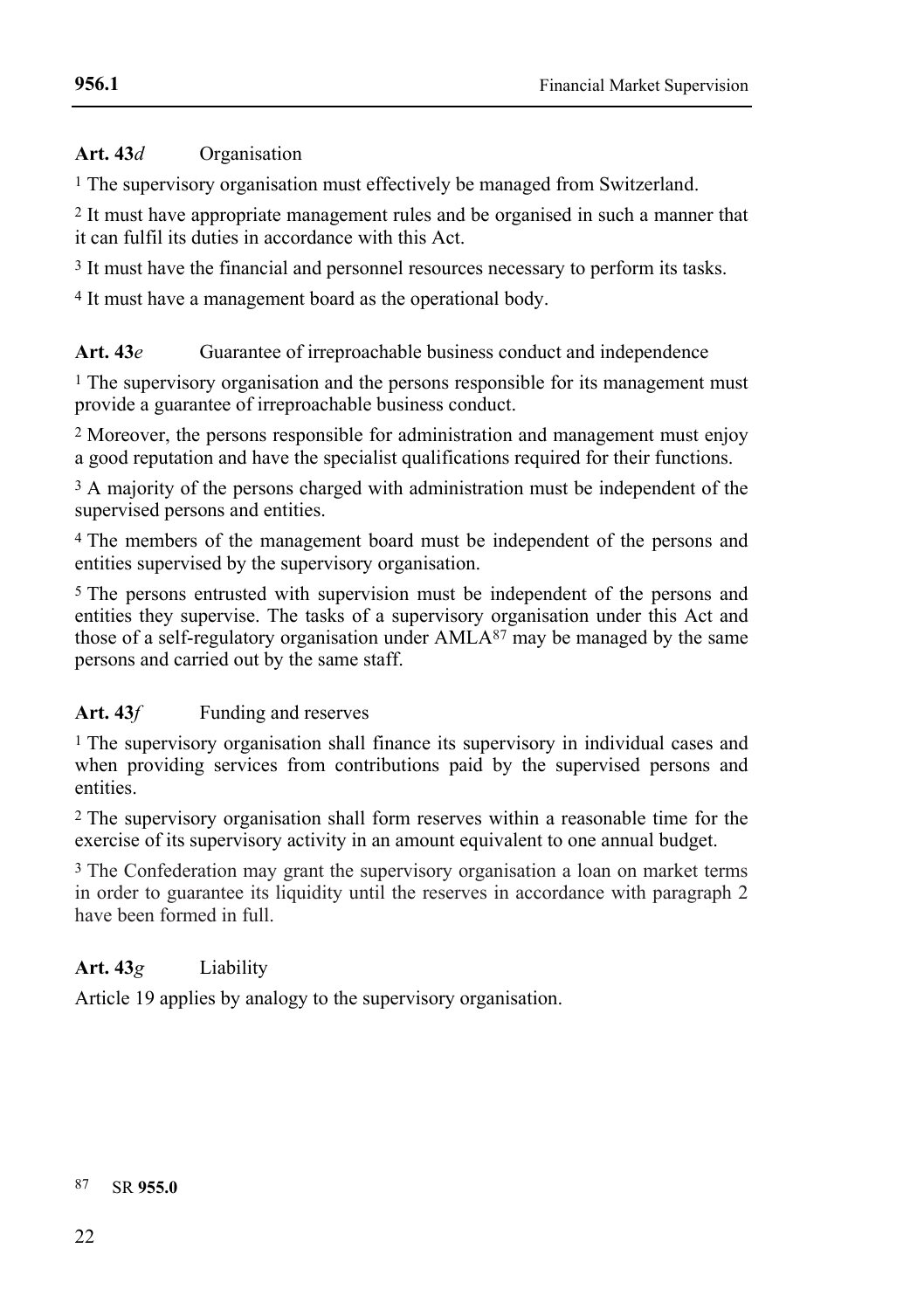## **Chapter 3 Supervision of the Supervisory Organisation**

## **Art. 43***h* Principles

<sup>1</sup> The supervisory organisation shall periodically inform FINMA about its supervisory activity.

2 FINMA shall verify whether the supervisory organisation meets the requirements under Chapter 2 of this title and whether it is performing its supervisory tasks.

3 The supervisory organisation must furnish FINMA with all the information and documents that FINMA requires to supervise the supervisory organisation.

## **Art. 43***i* Measures

1 FINMA shall take the necessary measures if the supervisory organisation does not meet the requirements under Chapter 2 of this title or does not perform its supervisory tasks.

2 FINMA may dismiss persons who no longer fulfil the guarantee of irreproachable business conduct.

3 If no other measure proves effective, FINMA may liquidate the supervisory organisation and transfer the supervisory activity to another supervisory organisation as a measure of last resort.

4 If there are indications of irregularities and the supervisory organisation does not take the measures required to restore compliance with the law, FINMA may:

- a. conduct an audit of the supervised person or entity;
- b. appoint an audit agent in accordance with Article 24*a*; or
- c. make use of supervisory instruments in accordance with Articles 29–37.

## **Chapter 4 Data Processing**

## **Art. 43***j*

Article 23 applies by analogy.

## **Chapter 5 Supervisory Instruments of the Supervisory Organisation**

## **Art. 43***k* Auditing

1 The supervisory organisation may carry out the audit of its supervised persons and entities itself or arrange for it to be carried out by an audit company that: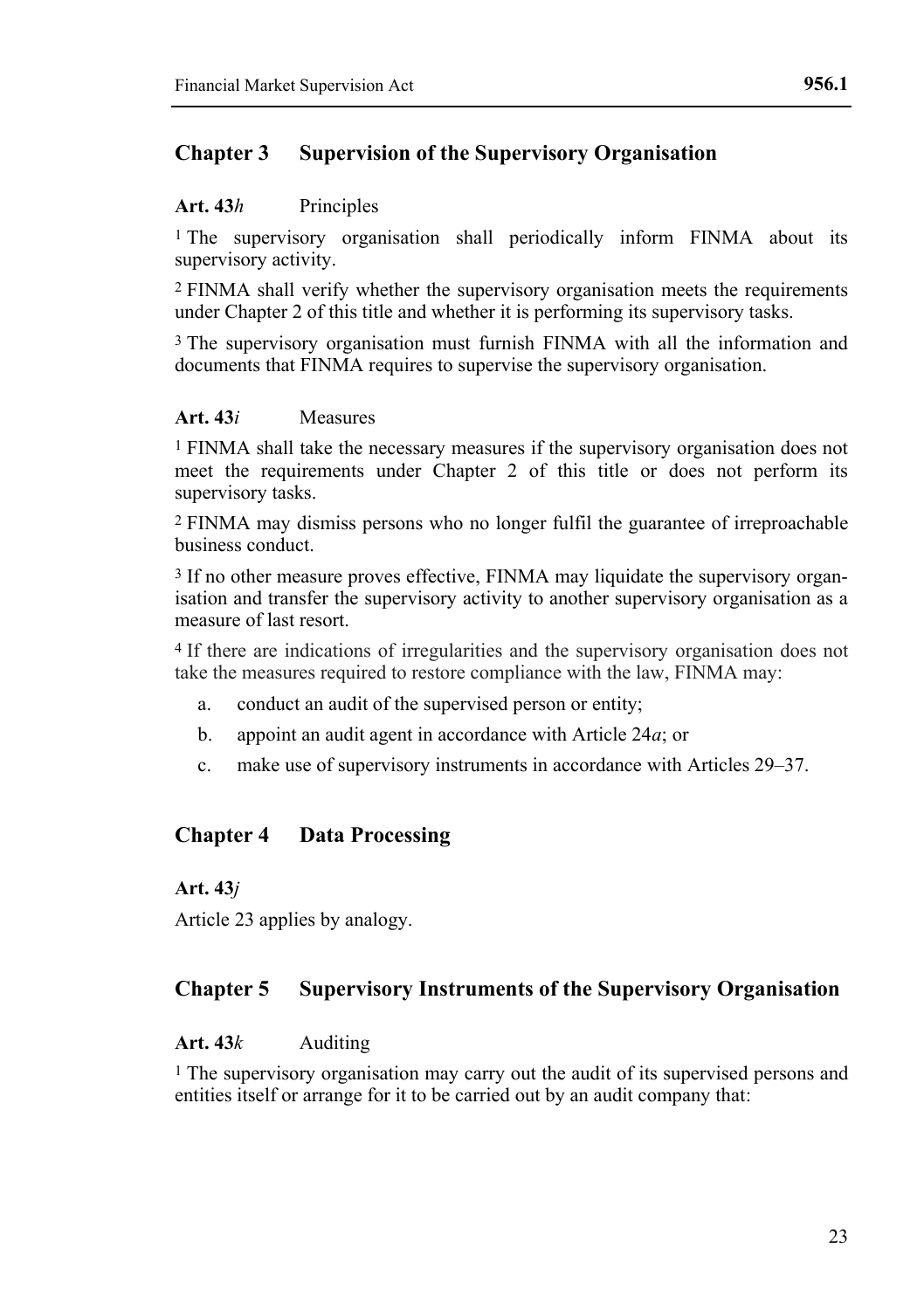- a. is licensed as an auditor by the Federal Audit Oversight Authority in accordance with Article 6 of the Auditor Oversight Act of 16 December 200588;
- b. is adequately organised for this audit; and
- c. does not perform any other activity requiring authorisation under the financial market acts.

2 For audits conducted by an audit company in accordance with paragraph 1, a lead auditor must be appointed who:

- a. is licensed by the Federal Audit Oversight Authority as an auditor in accordance with Article 5 of the Audit Oversight Act;
- b. possesses the required specialist knowledge and practical experience to conduct the audit in accordance with paragraph 1.

3 Articles 24 paragraphs 2–5 and 24*a*–28*a* apply by analogy.

<sup>4</sup> If so ordered by the supervisory organisation, the supervised persons and entities must make an advance payment to cover costs.

## Art. 43*l* Duty to provide information and to report

<sup>1</sup> The supervised persons and entities, their audit companies and auditors as well as persons or companies that are qualified investors or that have a substantial participation in the supervised persons and entities must provide FINMA with all information and documents that it requires to carry out its tasks.

2 The supervised persons and entities and the audit companies that conduct audits of them must also immediately report to FINMA any incident that is of substantial importance to the supervision.

## **Title 4 Criminal Provisions<sup>89</sup>**

**Art. 44** Activity without authorisation, recognition, a licence, registration or affiliation with a self-regulatory organisation<sup>90</sup>

1 Any person who wilfully without authorisation, recognition, a licence, registration or affiliation with a self-regulatory organisation in accordance with Article 24 paragraph 1 of the AMLA91 carries out an activity that requires authorisation, recognition, a licence, registration or affiliation with a self-regulatory organisation under the

<sup>88</sup> SR **221.302**

Amended by Annex No II 16 of the Financial Institutions Act of 15 June 2018, in force since 1 Jan. 2020 (AS **2018** 5247, **2019** 4631; BBl **2015** 8901).

<sup>90</sup> Amended by Annex No II 16 of the Financial Institutions Act of 15 June 2018, in force since 1 Jan. 2020 (AS **2018** 5247, **2019** 4631; BBl **2015** 8901).

<sup>91</sup> SR **955.0**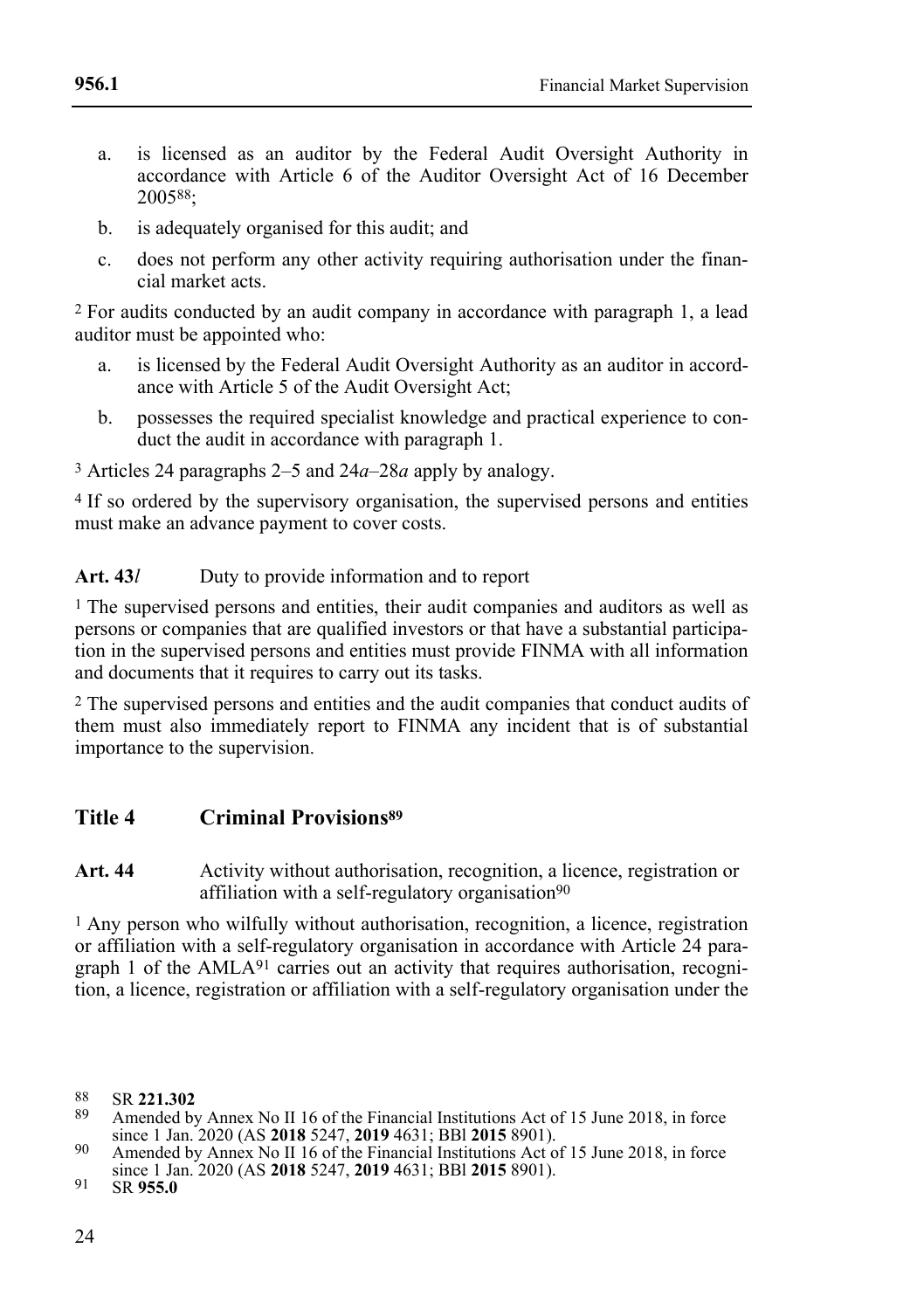financial market acts is liable to a custodial sentence of up to three years or to a monetary penalty.92

2 Where the offender acts through negligence, he or she is liable to a fine of up to 250 000 francs.

3 ... 93

## **Art. 45** Provision of false information

1 Any person who wilfully provides FINMA, an audit company, a supervisory organisation a self-regulatory organisation, or an agent with false information is liable to a custodial sentence of up to three years or to a monetary penalty.<sup>94</sup>

2 Where the offender acts through negligence, he or she is liable to a fine of up to 250 000 francs.

3 ... 95

#### Art. 46 Violations of obligations by agents<sup>96</sup>

<sup>1</sup> Any person who as an agent wilfully and seriously violates the supervisory provisions by:97

- a.98 falsely stating essential information in the report or withholding essential information;
- b. failing to make a mandatory report to FINMA; or
- c. failing to make an order under Article 27 to the audited supervised person or entity,

is liable to a custodial sentence of up to three years or to a monetary penalty.

2 Where the offender acts through negligence, he or she is liable to a fine of up to 250 000 francs.

3 ... 99

- 92 Amended by Annex No II 16 of the Financial Institutions Act of 15 June 2018, in force since 1 Jan. 2020 (AS **2018** 5247, **2019** 4631; BBl **2015** 8901).
- 93 Repealed by Annex No 13 of the Financial Market Infrastructure Act of 19 June 2015, with effect from 1 Jan. 2016 (AS **2015** 5339; BBl **2014** 7483).
- 94 Amended by Annex No II 16 of the Financial Institutions Act of 15 June 2018, in force since 1 Jan. 2020 (AS **2018** 5247, **2019** 4631; BBl **2015** 8901).
- 95 Repealed by Annex No 13 of the Financial Market Infrastructure Act of 19 June 2015, with effect from 1 Jan. 2016 (AS **2015** 5339; BBl **2014** 7483).
- 96 Amended by Annex No 8 of the FA of 20 June 2014 (Consolidation of Oversight through Audit Companies), in force since 1. Jan. 2015 (AS **2014** 4073; BBl **2013** 6857).
- 97 Amended by Annex No 8 of the FA of 20 June 2014 (Consolidation of Oversight through
- Audit Companies), in force since 1. Jan. 2015 (AS **2014** 4073; BBI **2013** 6857).<br><sup>98</sup> Amended by Annex No 8 of the FA of 20 June 2014 (Consolidation of Oversight through Audit Companies), in force since 1. Jan. 2015 (AS **2014** 4073; BBl **2013** 6857).
- 99 Repealed by Annex No 13 of the Financial Market Infrastructure Act of 19 June 2015, with effect from 1 Jan. 2016 (AS **2015** 5339; BBl **2014** 7483).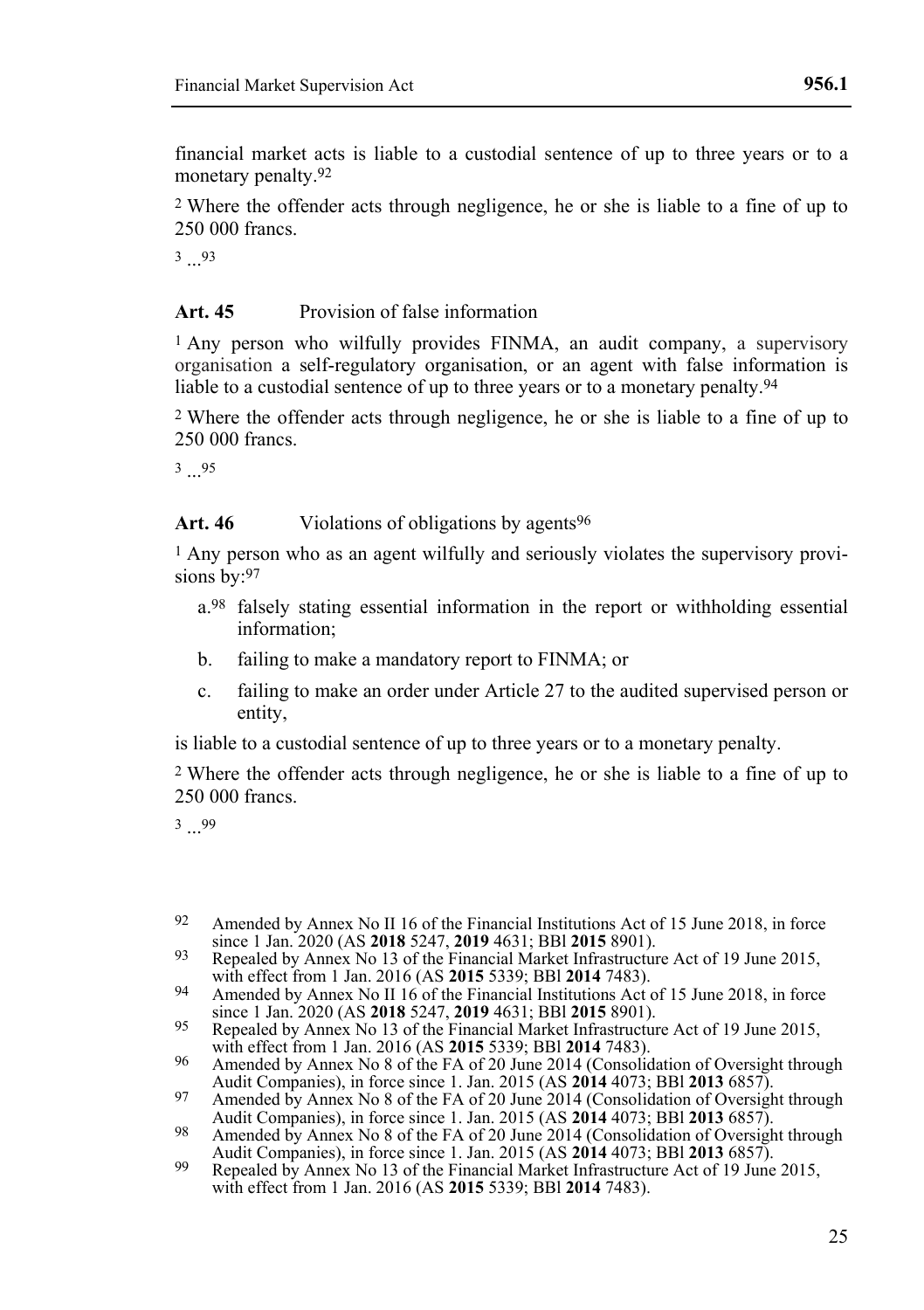## **Art. 47** Audit of annual financial statements

1 Any person who wilfully:

- a.100 fails to have the annual financial statements required by the financial market acts audited by a licensed audit company or to have an audit carried out that has been ordered by FINMA or a supervisory organisation;
- b. fails to fulfil his or her obligations vis-à-vis the audit company or the agent,

is liable to a custodial sentence of up to three years or to a monetary penalty.

2 Where the offender acts through negligence, he or she is liable to a fine of up to 250 000 francs.

 $3 \dots 101$ 

## Art. 48 Non-compliance with rulings<sup>102</sup>

Any person who wilfully fails to comply with a legally enforceable ruling issued by FINMA containing notice of the penalties under this Article or with a decision of the appeal courts is liable to a fine of up to 100 000 francs.

## **Art. 49** Offences in business operations

The ascertainment of the criminally liable persons may be dispensed with and instead the business operation may be ordered to pay the fine (Art. 7 of the FA of 22 March 1974103 on Administrative Criminal Law) where:

- a. the ascertainment of the persons who are criminally liable under Article 6 of the Federal Act of 22 March 1974 on Administrative Criminal Law requires investigative measures that are disproportionate in comparison with the penalty incurred; and
- b. a fine of a maximum of 50 000 francs is under consideration for the violations of the criminal provisions of this Act or the financial market acts.

## **Art. 50** Jurisdiction

1 For violations of the criminal provisions of this Act or the financial market acts, the Federal Act of 22 March 1974104 on Administrative Criminal Law applies, unless this Act or the financial market acts provides otherwise. The authority responsible for prosecution and judgement is the FDF.

2 Where proceedings before the courts are requested or if the FDF is of the view that the requirements for a custodial sentence or a custodial measure are met, the offence

<sup>100</sup> Amended by Annex No II 16 of the Financial Institutions Act of 15 June 2018, in force since 1 Jan. 2020 (AS **2018** 5247, **2019** 4631; BBl **2015** 8901).

<sup>101</sup> Repealed by Annex No 13 of the Financial Market Infrastructure Act of 19 June 2015, with effect from 1 Jan. 2016 (AS **2015** 5339; BBl **2014** 7483).

<sup>&</sup>lt;sup>102</sup> Amended by Annex No II 16 of the Financial Institutions Act of 15 June 2018, in force since 1 Jan. 2020 (AS **2018** 5247, **2019** 4631; BBl **2015** 8901).

<sup>103</sup> SR **313.0**

<sup>104</sup> SR **313.0**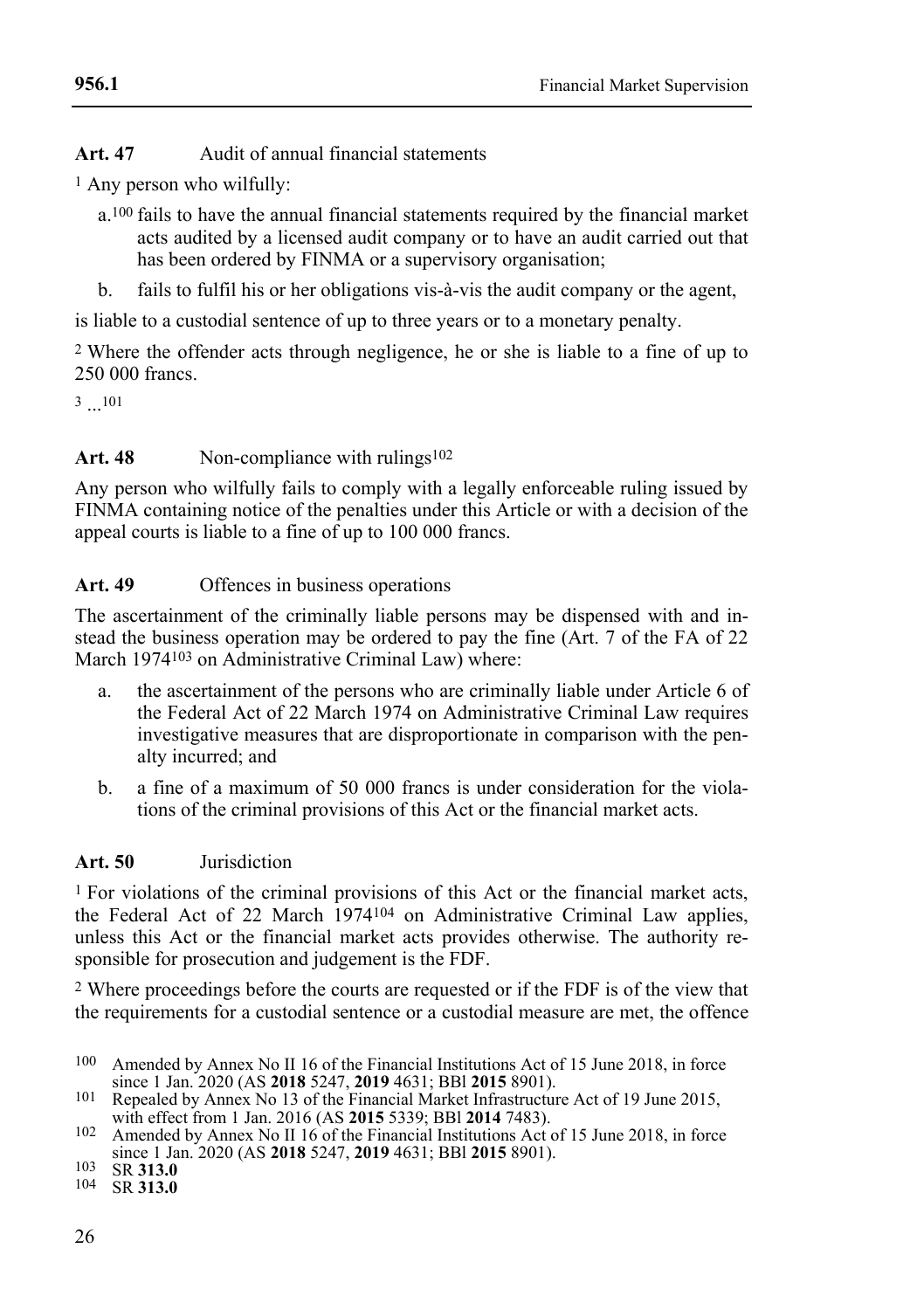is subject to federal jurisdiction. In such a case, the FDF shall refer the files to the Office of the Attorney General of Switzerland for proceedings before the Federal Criminal Court. The referral is deemed to be the bringing of charges Articles 73–83 of the Federal Act of 22 March 1974 on Administrative Criminal Law apply by analogy.

3 The representatives of the Office of the Attorney General of Switzerland and of the FDF are not required to appear in person at the trial.

## **Art. 51** Unification of prosecution

1 In a criminal case, if both the jurisdiction of the FDF and federal or cantonal jurisdiction apply, the FDF may order that the prosecution be unified under the prosecution authority already dealing with the case, provided there is a close factual relation, the case is not yet pending before the competent court and unification will not unreasonably delay the ongoing proceedings.

2 The Appeals Chamber of the Federal Criminal Court decides on any disputes between the FDF and the Office of the Attorney General of Switzerland or the cantonal authorities.

## **Art. 52** Statute of limitations

The prosecution of offences under this Act and under the financial market acts become time barred after seven years.

## **Title 5 Procedure and Right of Appeal<sup>105</sup>**

## **Art. 53** Administrative procedure

The procedure is governed by the provisions of the Federal Act of 20 December 1968106 on Administrative Procedure.

## **Art. 54** Right of appeal

1 The contesting of FINMA rulings is governed by the provisions on the administration of federal justice.

2 FINMA is entitled to appeal to the Federal Supreme Court.

106 SR **172.021**

<sup>105</sup> Amended by Annex No II 16 of the Financial Institutions Act of 15 June 2018, in force since 1 Jan. 2020 (AS **2018** 5247, **2019** 4631; BBl **2015** 8901).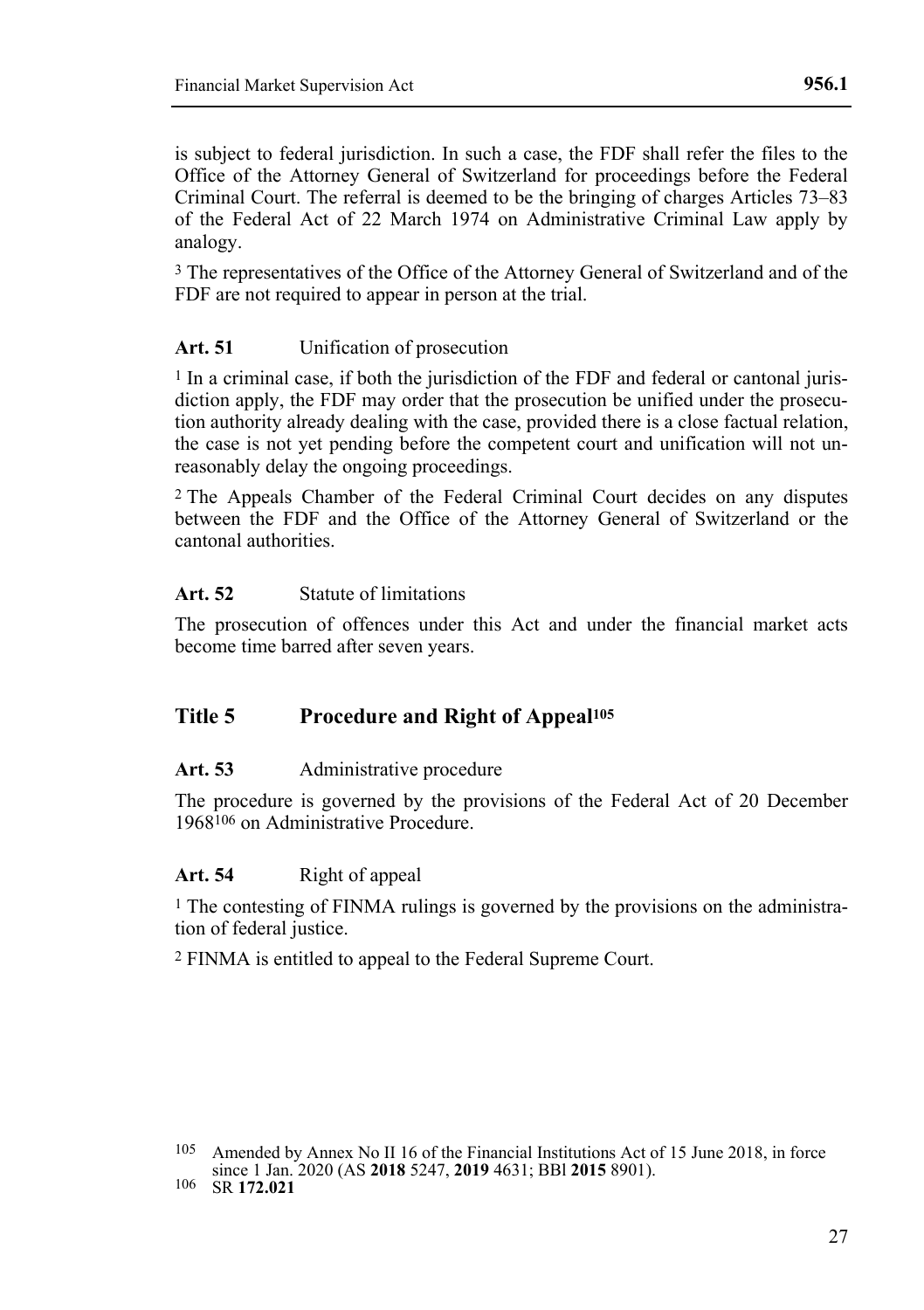## **Title 6 Final Provisions<sup>107</sup> Chapter 1 Implementation<sup>108</sup>**

## **Art. 55**109 Implementing provisions

1 The Federal Council shall issue the implementing provisions. In doing so, it shall observe the principles of regulation in Article 7 paragraph 2 and base its regulation on the majority of the supervised persons or entities at the time. The foregoing is subject to more stringent requirements, in particular with regard to risks to the stability of the financial system.

2 The Federal Council may authorise FINMA in matters of limited importance, and in particular in predominantly technical matters, to issue implementing provisions to this Act and to the financial market acts.

## **Art. 56** Implementation

FINMA is responsible for the implementation of this Act and of the financial market acts.

## **Chapter 2 Amendment of Other Legislative Instruments<sup>110</sup>**

## **Art. 57**

The amendment of current legislation is regulated in the Annex.

## **Chapter 3 Transitional Provisions<sup>111</sup>**

## **Art. 58**112 Transitional Provision to the Amendment of 15 June 2018

Applications for authorisation under Article 43*c* paragraph 1 must be submitted no later than six months after the Amendment of 15 June 2018 comes into force. FINMA shall issue a decision on the application within six months of receipt.

<sup>107</sup> Amended by Annex No II 16 of the Financial Institutions Act of 15 June 2018, in force since 1 Jan. 2020 (AS **2018** 5247, **2019** 4631; BBl **2015** 8901).

<sup>108</sup> Amended by Annex No II 16 of the Financial Institutions Act of 15 June 2018, in force since 1 Jan. 2020 (AS **2018** 5247, **2019** 4631; BBl **2015** 8901).

<sup>109</sup> Amended by Annex No II 16 of the Financial Institutions Act of 15 June 2018, in force since 1 Jan. 2020 (AS **2018** 5247, **2019** 4631; BBl **2015** 8901).

<sup>110</sup> Amended by Annex No II 16 of the Financial Institutions Act of 15 June 2018, in force since 1 Jan. 2020 (AS **2018** 5247, **2019** 4631; BBl **2015** 8901).

<sup>&</sup>lt;sup>111</sup> Amended by Annex No II 16 of the Financial Institutions Act of 15 June 2018, in force since 1 Jan. 2020 (AS **2018** 5247, **2019** 4631; BBl **2015** 8901).

<sup>112</sup> Amended by Annex No II 16 of the Financial Institutions Act of 15 June 2018, in force since 1 Jan. 2020 (AS **2018** 5247, **2019** 4631; BBl **2015** 8901).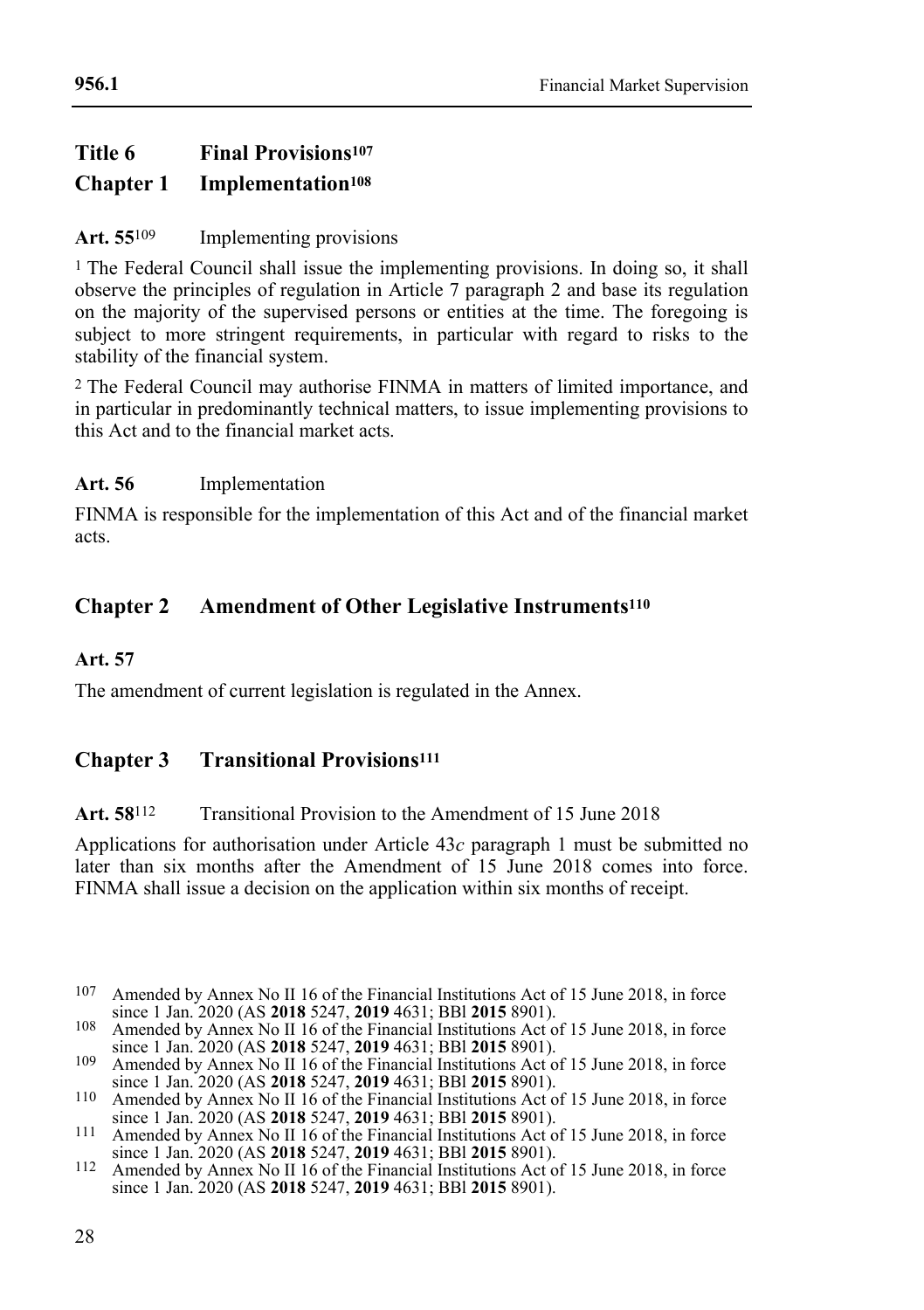## Art. 59 Transfer of employment relationships

1 The employment relationships of the staff of the Federal Banking Commission, of the Federal Office of Private Insurance and of the Anti-Money Laundering Control Authority shall be transferred in accordance with Article 58 paragraph 1 to FINMA and shall be continued in accordance with this Act.

2 There is no right to the continuation of any function, field of work or position within the organisational system; however, staff have a right to their current salary for a period of one year.

3 Job application procedures will be carried out only if it proves necessary as a result of reorganisation or where there is more than one candidate.

4 FINMA shall endeavour to carry out restructuring activities in a socially acceptable manner.

## **Art. 60** Responsible employer

1 FINMA is the responsible employer for persons in receipt of a pension:

- a. who are allocated to the Federal Banking Commission, the Federal Office of Private Insurance or the Anti-Money Laundering Control Authority; and
- b. who have begun to draw an old age, invalidity or survivor's pension from the occupational pension scheme with the Federal Pension Fund before the commencement of this Act.

2 Where any incapacity to work, the cause of which subsequently leads to invalidity, begins before the commencement of this Act and the related pension begins to be drawn after its commencement, FINMA is also the responsible employer.

## **Chapter 4 Referendum and Commencement<sup>113</sup>**

## **Art. 61**

- <sup>1</sup> This Act is subject to an optional referendum.
- 2 The Federal Council determines the date on which this Act comes into force.

Commencement Date:114

Articles 4, 7, 8, 9 paragraph 1 letters a–e and  $g$ –j as well as paragraphs 2–5, Articles 10–14, 17–20, 21 paragraphs 3 and 4, 53–55, 58 paragraph 2 second sentence, 59 paragraphs 2–4; Annex Number 4 (Federal Administrative Court Act), Heading before Article 31 and 33 letter b: 1 February 2008 Other provisions: 1 January 2009

<sup>113</sup> Amended by Annex No II 16 of the Financial Institutions Act of 15 June 2018, in force since 1 Jan. 2020 (AS **2018** 5247, **2019** 4631; BBl **2015** 8901).

<sup>114</sup> AS **2008** 5205